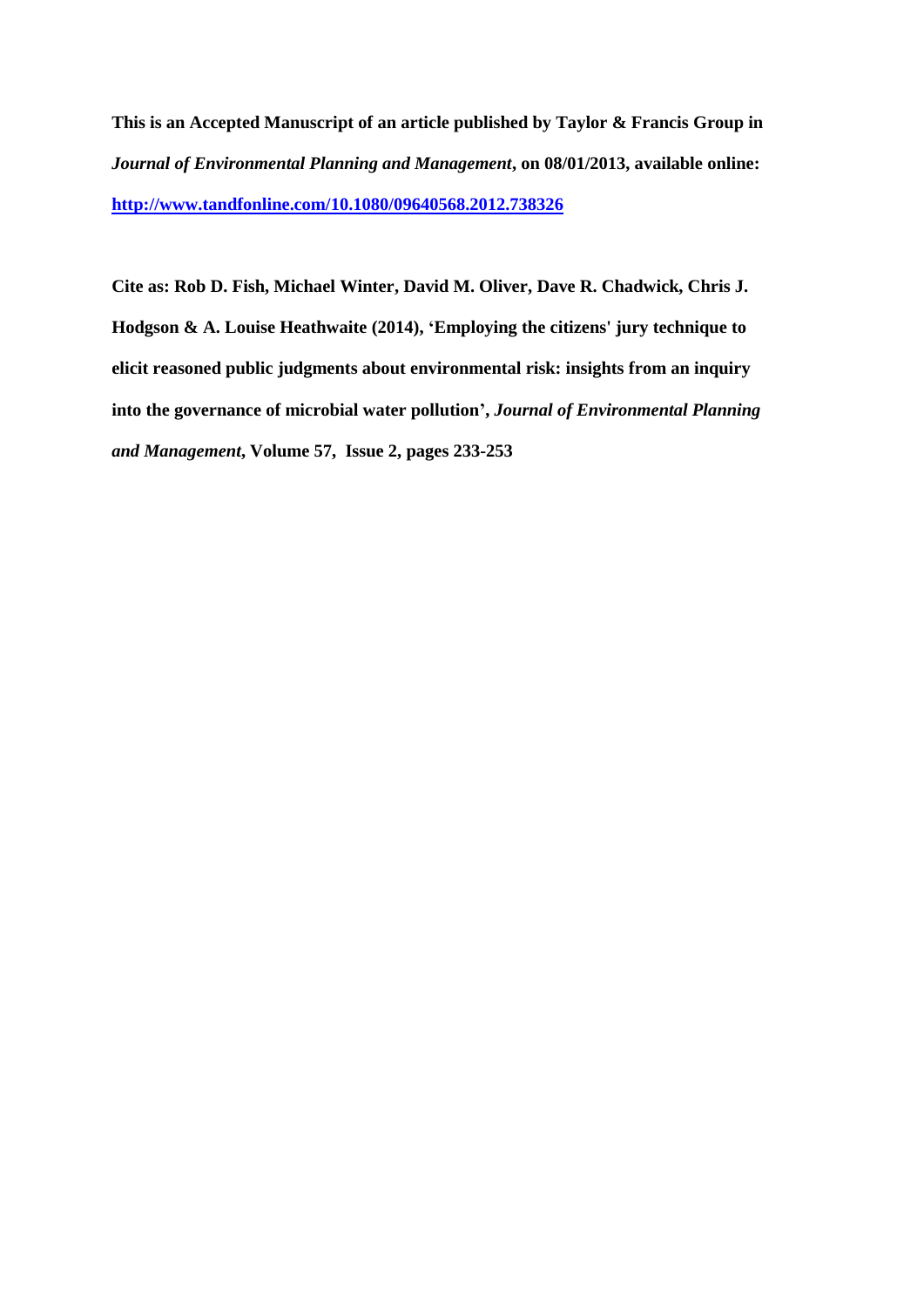### **RESEARCH ARTICLE**

# **Employing the citizens' jury technique to elicit reasoned public judgments about environmental risk: insights from an inquiry into the governance of microbial water pollution**

 **Abstract.** Devising policy instruments and interventions that can manage and mitigate the risks associated with microbial watercourse pollution is a significant concern of the contemporary environmental protection agenda. This paper reports on the work of a citizens' jury that sought to elicit reasoned public judgments about the nature and acceptability of these risks as they relate to the role of livestock farming, and what might constitute socially acceptable and sustainable pathways to their management. By exploring this issue through a logical and sequential process of risk characterisation, risk assessment and risk management, the paper reveals how citizens' 12 juries can be used to contextualise and structure science-policy apprehensions of microbial watercourse pollution, and highlight where priorities for innovation and intervention might lie. Reactions and responses of participants to the jury process and its outputs, including issues of social and practical impact of the exercise, are also considered. The jury technique is argued to be useful in the way it cuts across disparate domains of responsibility and expertise for the governance of environmental risks, and therein challenges decision makers to 18 think more broadly about the political, moral and economic framings of otherwise narrowly conceived science-policy problems.

 **Keywords:** water quality; livestock farming; risk assessment; public participation; citizens' jury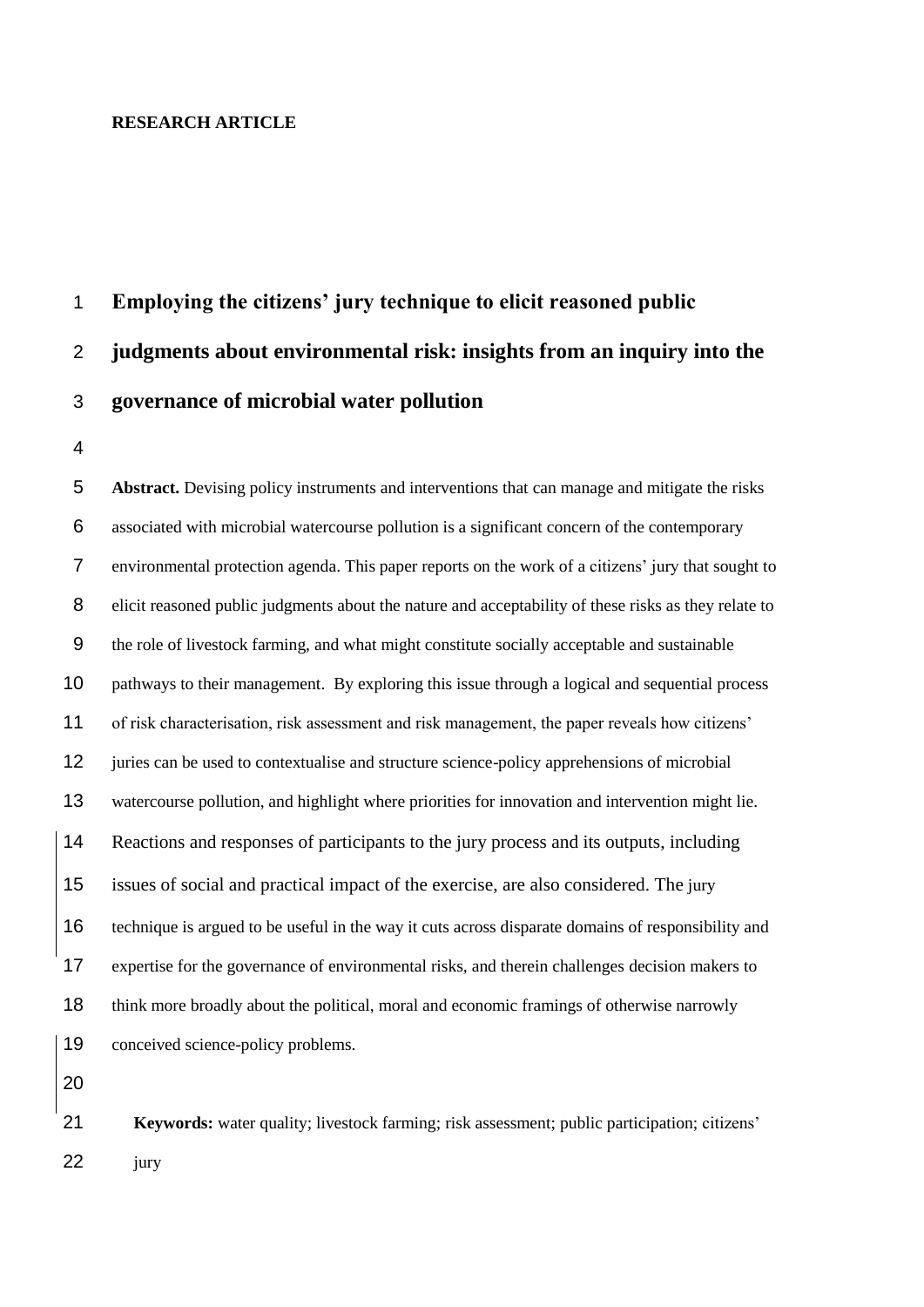# **Introduction**

 Effective management of the risks associated with livestock farming for water quality is a significant concern of the contemporary environmental protection agenda (Kay *et al*., 2007**;** Vinten et al., 2009; Muirhead and Monaghan, 2012; Edge *et al*., 2012). In the UK and wider Europe, for instance, it finds expression in debates surrounding the implementation of new and evolving standards for ground and surface water quality embedded in the mandates of the revised Bathing Water Directive, the Shellfish Waters Directive and the Water Framework Directive (see Wyn-Jones *et al*., 2011; Birk *et al*., 2012). Defining and observing these standards with confidence is an area of considerable scientific debate, though like other arenas of environmental risk and natural resource management, the efficacy of any given set of policy instruments and practical prescriptions will not stand and fall on scientific technical knowledge alone (Gregory *et al*., 2006). Measures to mitigate should, for instance, be considered proportionate to risks arising, and responsibilities for action in this area clearly assigned and borne fairly. Such issues are by no means settled, and exert influence on the policy and decision making process in contestedand politically uneven ways (Strachan *et al*., 2011). The purpose of this paper is examine how interdisciplinary researchers and policy makers might inform their understanding of the risks and uncertainties associated with

 microbial water quality through the use of deliberative forms of environmental risk assessment. In particular, it describes a process in which different perspectives on the relationship between livestock farming and potential human exposure to pathogenic micro-organisms were subject to the considered judgments of a citizens' jury. This is a technique that has been elaborated and explored in detail in theories of deliberative democracy, often specifically through recourse to issues of environmental decision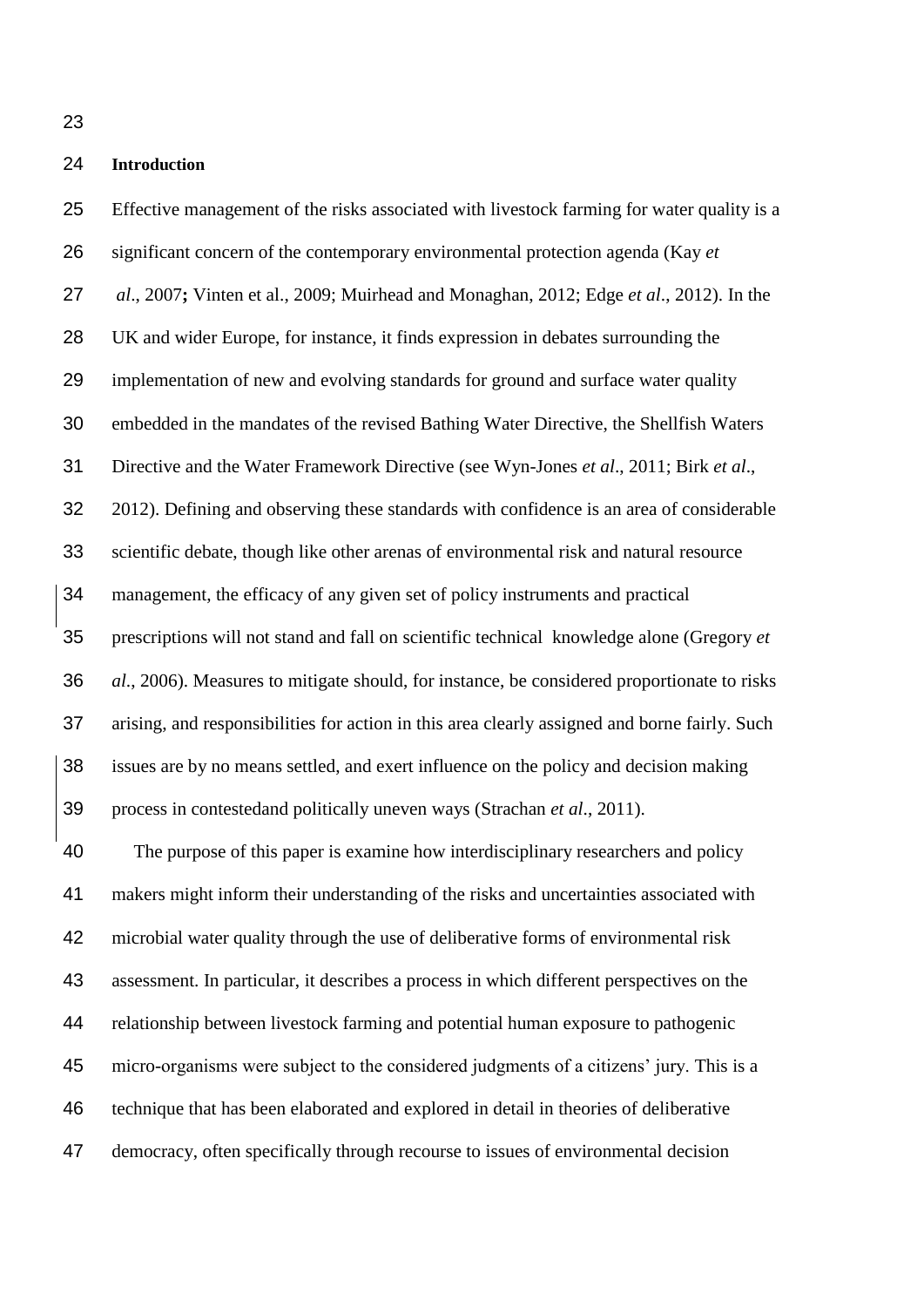making and sustainability (e.g. Crosby, 1995; Smith and Wales, 2000; Ward *et al.* 2003; Smith, 2003). Whilst not constituting a standard feature of policy and practice, experimentation with the design aspects of the jury technique has also occurred as part of a broader 'participatory turn' within environmental decision making (Bloomfield *et al*. 2001; Burgess and Clark 2007; Reed, 2008), and includes examples from such diverse areas as waste management (Petts, 2001), air pollution (PSP, 2006), wetland creation (Alfred and Jacobs, 1997), flood plain management (Kenyon *et al.*, 2003), and GM crops (FSA, 2000). The relationship between these techniques and other analytical aspects of environmental decision making processes, such as cost-benefit and multi-criteria analysis has also been an area of innovation and review (e.g. Aldred and Jacobs, 2000; Kenyon and Nevin, 2001; Kenyon *et al* 2001; Rauschmayer and Wittmer, 2004; Alvarez-Farizo, and Hanley, 2006

 The following account has two objectives in the context of this evolving literature. First and primarily, it is designed to report on the way policy and scientific imperatives for the management and mitigation of microbial risks are interpreted and assigned significance by the public through a structured jury process, and to explore corresponding implications for researchers and policy makers. Secondly, it offers further insight into the design, conduct and utility of the citizens' jury technique for marrying participatory techniques to issues of high technical or scientific complexity, including a qualitative assessment of participant reactions and responses to involvement.

 The paper begins by scene-setting the relationship between watercourse pollution and livestock farming, attending to key issues which define this relationship as a policy 'problem', and outlining the research context in which the case for enacting a citizens' jury was made. It then goes on to outline the theoretical issues involved in defining the aims and scope of a jury process and the way we practically initiated and ran the jury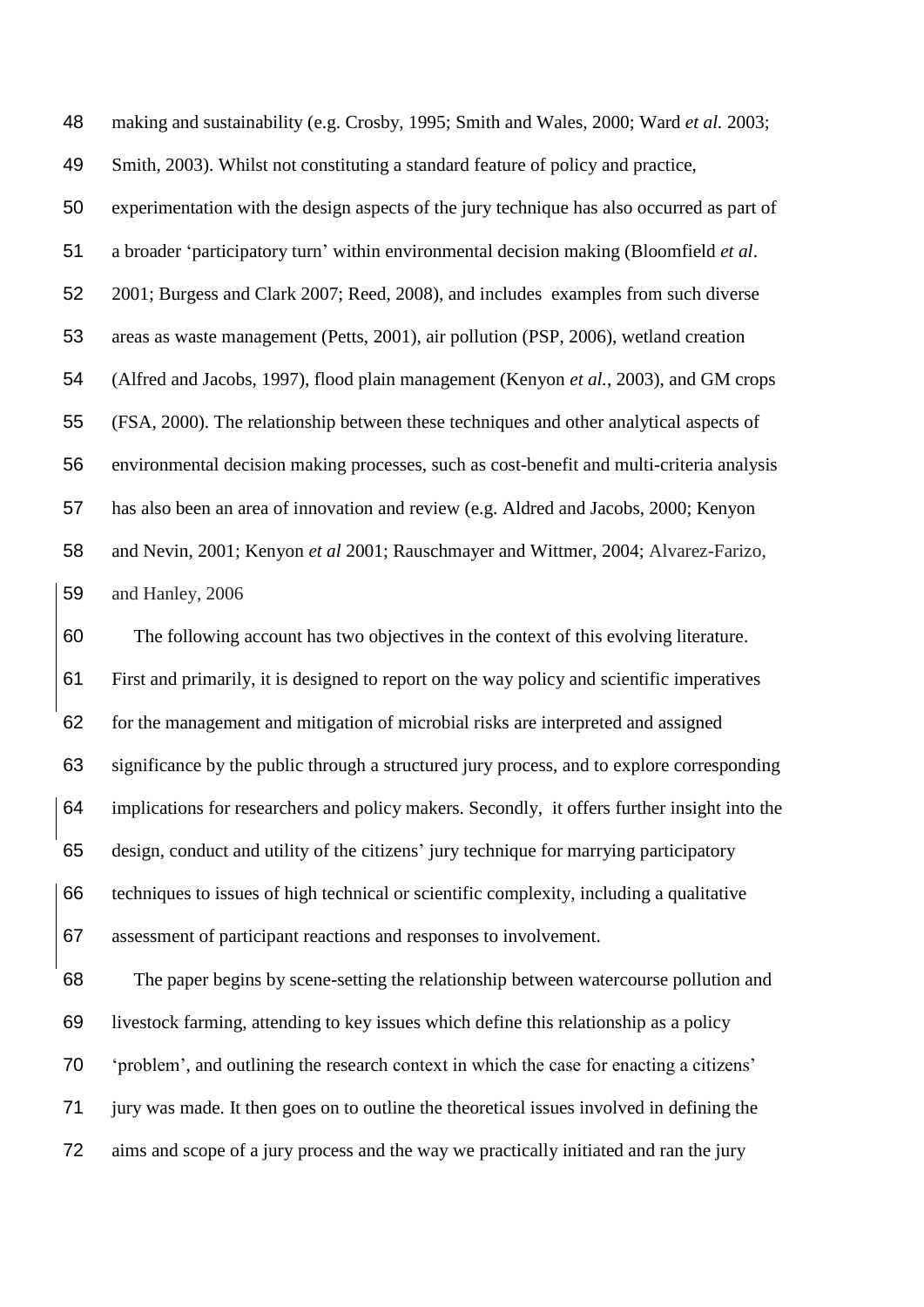proceedings. Key findings from the process are then summarised and discussed, and its outcomes evaluated. By exploring this environmental issue through a logical and sequential process of risk characterisation, risk assessment and risk management, the paper reveals how citizens' juries can be used to contextualise and structure science- policy apprehensions of microbial watercourse pollution, and highlight where priorities 78 for innovation and intervention may lie.

# **Research context**

 The citizens' jury described here formed part of a programme of interdisciplinary research examining how best to monitor, apportion and mitigate microbial risks within farm environments in high risk landscapes. The specific geographical context for this research was the Taw Catchment of north Devon, England. Laboratory and field-based assessments of microbial dynamics in different environmental media (Hodgson *et al.,* 2009), combined with extensive interviews with farmers regarding of the nature of livestock management practices (Selfa *et al.,* 2010) constituted the primary empirical outcomes of this research. The research has resulted in the development of prototypical risk assessment tools designed to inform more sustainable management of land and livestock at the field and farm level (Oliver *et al.,* 2009; 2010a) as well as critical analysis of the catchment scale governance arrangements guiding polices in the study area (Winter *et al.*, 2011).

 The case for employing the jury technique emerged specifically out of the interdisciplinary 'talk' that shadowed this unfolding programme of empirical research. In developing its work, the research team readily acknowledged and reflected that, while frameworks for structured assessments of microbial risk have immediate purchase on issues of management, they rest on a deeper and unresolved set of uncertainties. At one level, the environmental protection agenda surrounding the loss of faecal bacteria and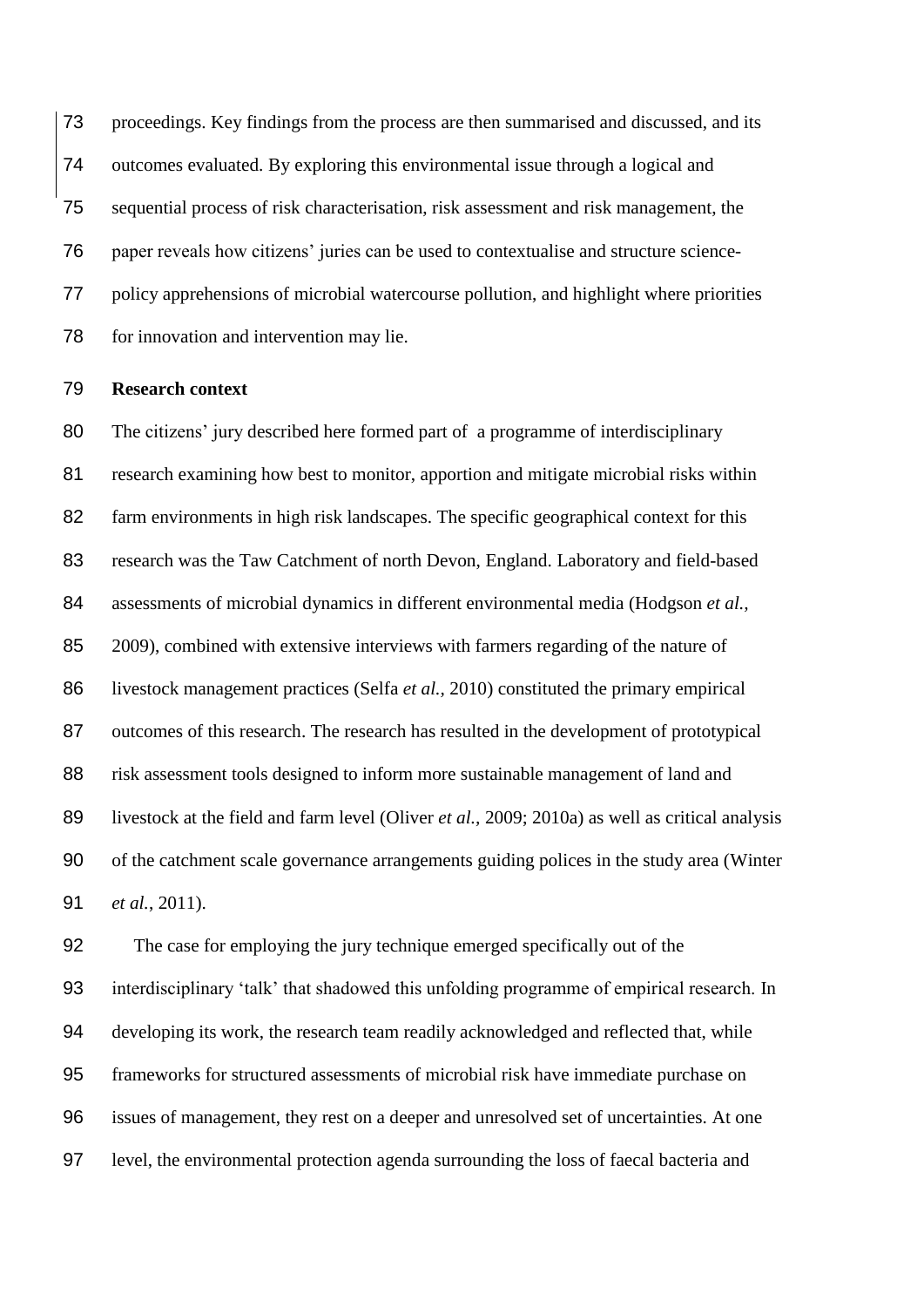potential pathogens from land to water through livestock farming is well established. In the UK, approximately 90 million tonnes of livestock manures are produced annually (Smith *et al.*, 2001), the majority of which requires collection, storage and spreading to land. In addition, excreta from grazing livestock are deposited on land. A proportion of these manures and excreta contain pathogenic micro-organisms which humans may be exposed to in a variety of ways: by ingesting water through recreational activities such as bathing and surfing; by engaging in activities in countryside environments such as camping, walking and visits to farms; and through the consumption of food, such as contaminated shellfish or from salad crops irrigated with contaminated water (Graczyk *et al.*, 2007; Heaton and Jones, 2008; Ogden *et al.*, 2002; Campos *et al*., 2011). If humans are exposed to certain pathogenic micro-organisms in sufficient numbers they may experience gastro-intestinal illness, the implications of which are understood to be varied. Microbial infection can prove fatal for some people (e.g. young children, the elderly and those with a weak immune system). However, more commonly symptoms include nausea, stomach cramps, vomiting and diarrhoea. Gastro-intestinal illness caused by *E. coli* O157 113 alone has been estimated to cost the UK around £30M annually in healthcare and over £1 billion per annum in lost productivity (Jones, 1999). Over and above this, the implications of public health scares on regional economies dependent on competitive leisure and agricultural sectors, as well as industries more generally reliant upon clean water, such as shell fisheries, are potentially significant (Bridge *et al*., 2010). Progress is being made in developing techniques that can track the origins of these risks (Reischer *et al*., 2011) but there are uncertainties regarding the extent to which culpability can be attributed to either human or environmental sources (Chadwick *et al*., 2008; Oliver *et al*. 2010b). Alongside research into 'source apportionment' scientists are

now experimenting in the use of techniques that might help livestock farmers to mitigate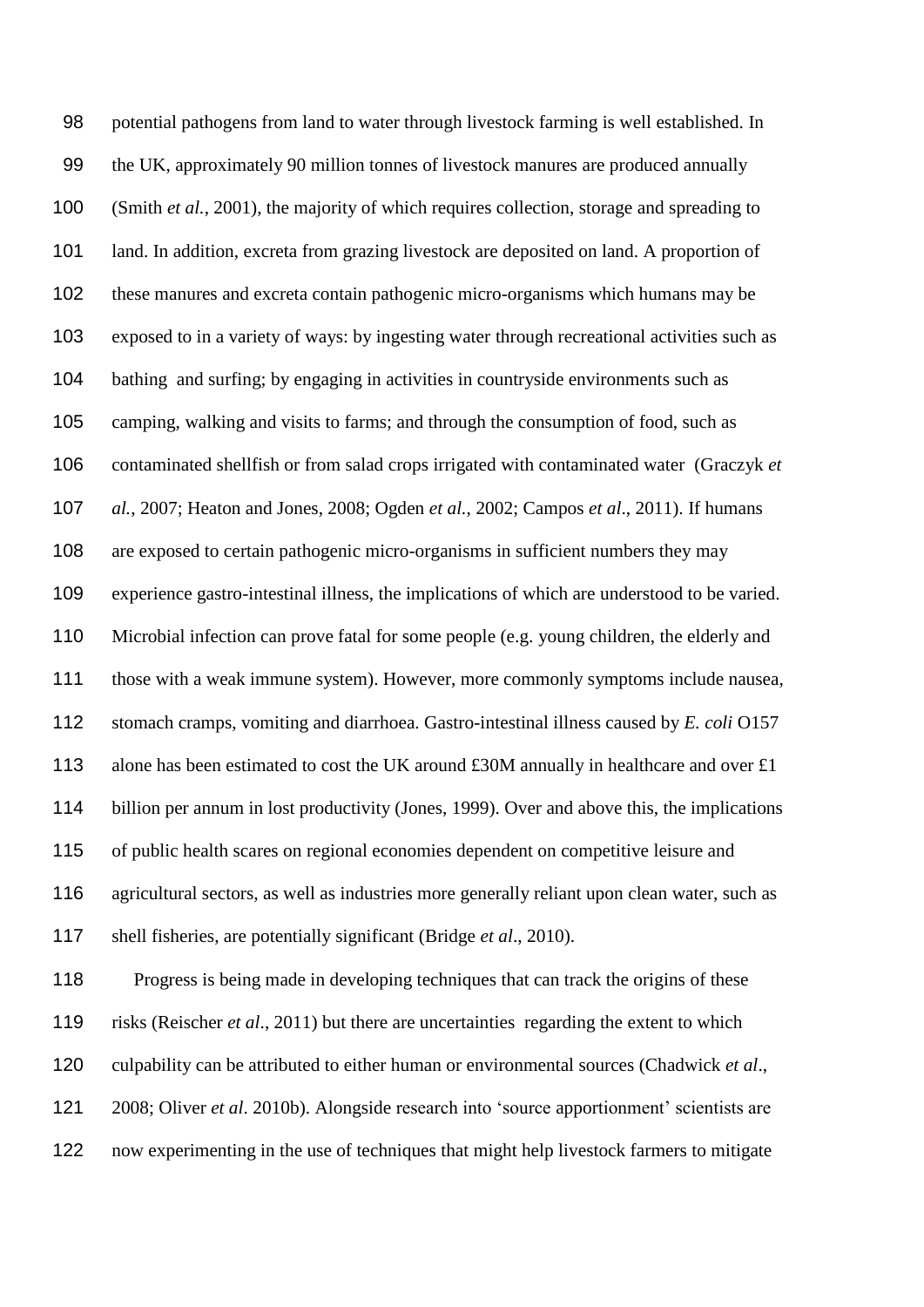these risks. These techniques include: changing the way slurries and manures are stored; enhancing the composting of solid manures; exporting manures from the farm; reducing stocking levels; reducing the number and volume of applications; fencing off watercourses and creating grass buffer strips (see Oliver *et al*., 2007). The efficacy of these approaches is by no means clear and all demand the investment of time and money. Scientific research is thus beginning to tell us many things about how these risks may function, and evaluating a range of 'hard' and 'soft' technical options that may be employed to reduce them. Yet, it is policy makers who must develop practical responses in ways that marry this evidence base with proportionate forms of action. They need to design interventions that reflect the significance of these risks and ensure that approaches to mitigation are not only effective, but good value. And they need to develop mechanisms that allow responsibilities for taking action against these risks to be properly assigned, and any costs incurred borne fairly.

 It is these issues and questions that provided the rationale for the citizens' jury. The process was formally sponsored by the Water Quality Division of the Department for Environment, Food and Rural Affairs (DEFRA), the government department with responsibility for fostering sustainable rural development in England and Wales. In essence, the Water Quality Division is a science-facing policy group embedded in wider national level debates about water policy. At one level the Division agreed to support the process as an experiment in, what was to them, a novel public engagement methodology; one in step with the wider needs of policy delivery. At the same time, the process occurred at a time, in 2008, of a Department-led consultation on recent revisions to the EU Bathing Water Directive, with jury verdict ultimately considered as a formal 146 submission to this consultation. Nonetheless, it is important to note that this was an unanticipated outcome from the perspective of the project team. The jury's funding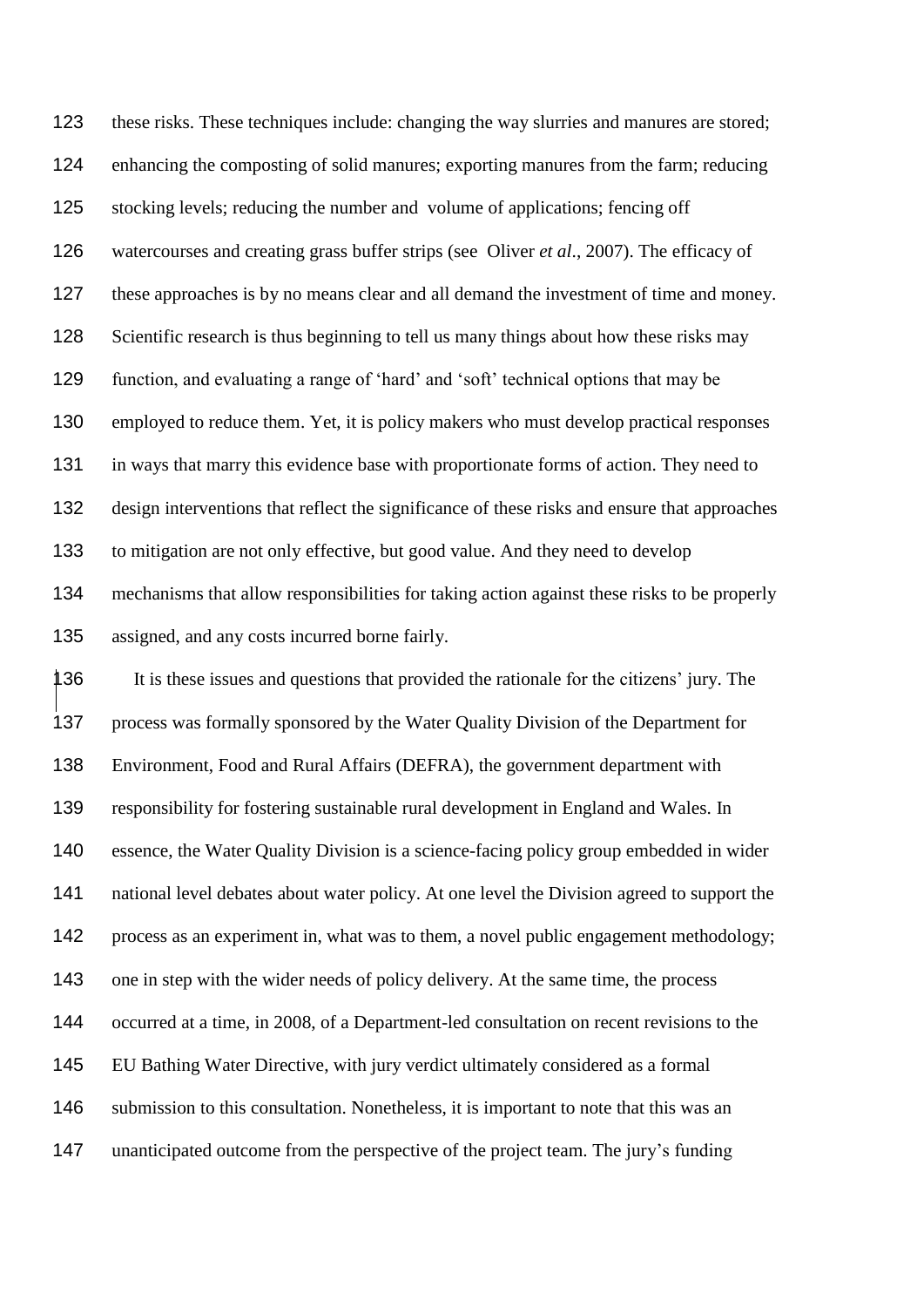context, and therein its links to a real world policy consultation, was not anticipated in advance. It was not conceived originally with ambitions to steer or shape policy at the national level. Rather the motivating factor was initially about an area of science-policy led research engaging with its underpinning rationales and priorities by exploring the views, experiences and expertise of those who sit outside formal circuits of authority, interest or expertise. That is to say, it was first and foremost conceived as a device to encourage greater reflexivity on the part of natural and social scientists about whether and how microbial watercourse pollution is understood as an object of risk governance, and what these assessments then imply for prevailing modalities of scientific praxis, regulatory activity, and interventions in livestock farming. Furthermore, while it is common for citizens' juries to be constructed to address pragmatic local concerns (Niemeyer and Spash, 2001), the jury did not originally set out to directly answer questions of a vernacular local expression - namely how to directly foster tangible changes to livestock management in the Taw Catchment. However, as we shall see, an interesting outcome of this work was the way it anticipated models and approaches to microbial risk mitigation that have since been employed in the study area and elsewhere.

# **Citizens' juries and analytic-deliberative assessments of risk**

 The protocols guiding the application of citizens' jury techniques have been already described at length in the academic and grey literature (Armour, 1995; Coote and Lenaghan, 1997, Smith and Wales, 1999; Veasey, 2004), and we summarise these briefly here. Broadly put, citizens' juries involve a small cross section of the general public (a 'jury'), usually between 10-20 people, coming to a considered judgment (or 'verdict') about a stated policy issue through detailed exposure to, and scrutiny of, the relevant evidence base. This evidence base is presented to the jury in the form of oral and written testimony at a formal jury event (the 'proceedings') which lasts between two and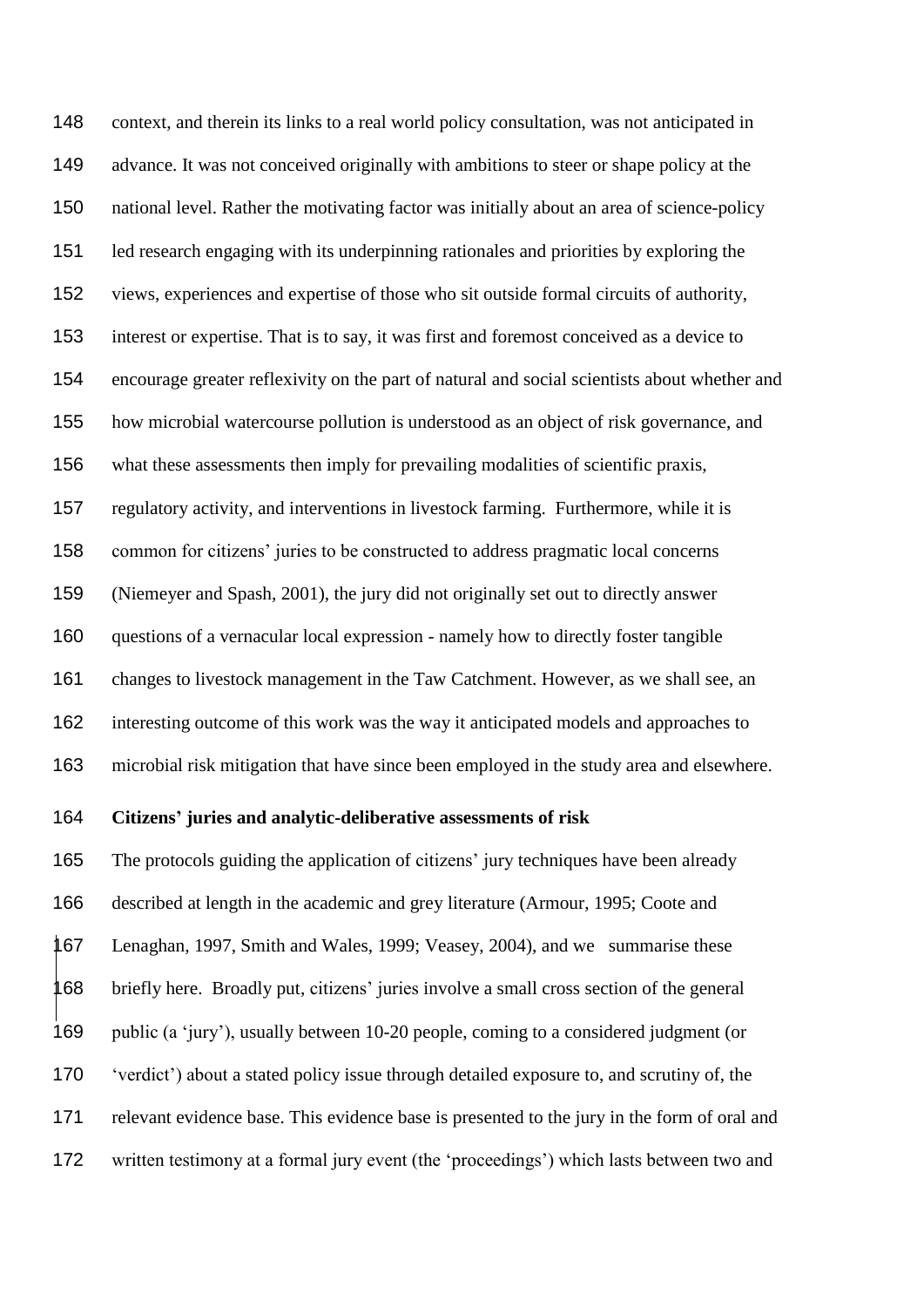three days, either as a 'one-off' process, or staggered over a period of time. Evidence is 174 presented to the jury by those with particular interests or expertise in the given topic area (the 'witnesses'). The task of the jury is to assimilate this information and interrogate witnesses about the nature and substance of their claims/arguments as the basis for responding to a pre-given 'question', 'charge' or 'dilemma'. The response is provided in a written and oral form after the jury proceedings have taken place, and is collectively endorsed by the jury. This general approach guided our own approach to jury conduct. In this study, the guiding approach to jury design is most closely aligned to the work of Chilvers (2007) and, in particular, his assessment of approaches to risk governance that are 'analytic-deliberative' in style. As Chilvers explains, analytic-deliberative methodologies are shorthand for forms of science-citizen interaction that seek to link together technical/quantitative approaches to risk governance with more interpretive/qualitative participatory processes. A modest body of experimental methodological work is emerging examining how jury techniques can be employed as 187 part of an analytic-deliberative process. Novel approaches to environmental valuation are one facet of this work (see Neiymer and Spash 2001) some of which are being developed specifically in the context of water management at the catchment scale (Alvarez-Farizo and Hanley, 2006; Alvarez-Farizo *et al.,* 2007). For Chilvers (2007) the ideal structure of an analytic-deliberative process encompasses three key stages - termed 'framing', 'assessing' and 'management/action' - within which

science, citizens and stakeholders interact in different ways depending on the type of

approach employed. At each stage, steps are logically encountered which duly

characterise the priorities of these interactions. Thus the 'framing' stage includes, for

instance, a process in which problems are defined and acceptability criteria are shaped,

while the 'assessing' stage encompasses issues of data collection, and its subsequent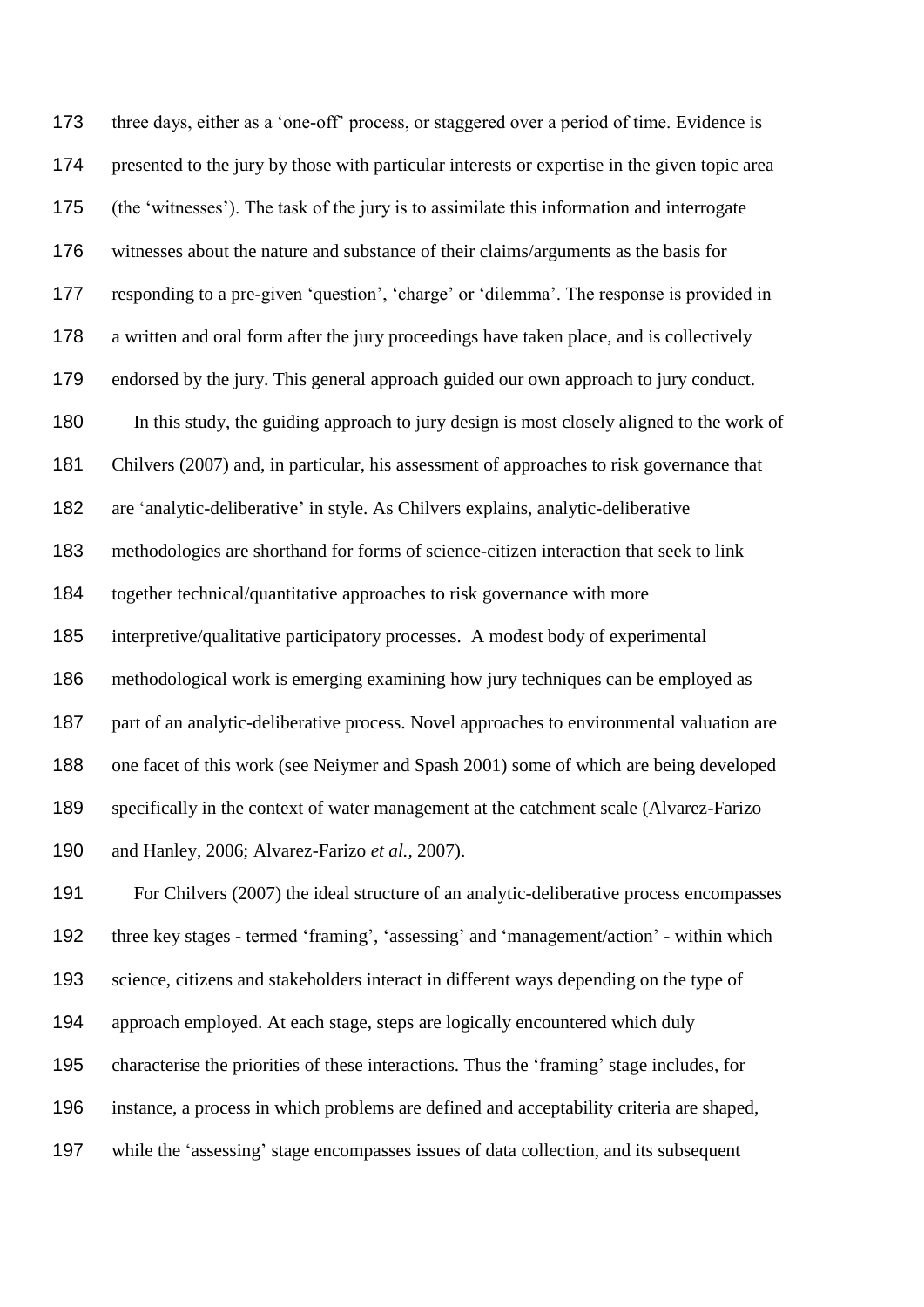| 198 | interpretation and synthesis. The 'management/action' stage involves, in turn, a process in |                                                                                           |
|-----|---------------------------------------------------------------------------------------------|-------------------------------------------------------------------------------------------|
| 199 |                                                                                             | which option are evaluated, decisions are made, and ultimately, actions are monitored and |
| 200 |                                                                                             | evaluated. Within this schematic, citizen juries are understood to be a platform for      |
| 201 |                                                                                             | 'dialogic interactions' between scientific and non scientific forms of expertise, and in  |
| 202 | particular ones that potentially involve:                                                   |                                                                                           |
| 203 | "non specialists adopting evaluative or extended peer review roles in questioning the       |                                                                                           |
| 204 | conduct, quality, uncertainties and interpretations of 'core' scientific analyses, as well  |                                                                                           |
| 205 |                                                                                             | as contributing alternative framings of the issues considered" (Ibid. 202).               |
| 206 |                                                                                             | It is precisely these roles and contributions that we sought to enable through the jury   |
| 207 | process: in effect one in which citizens would expose the core scientific analysis of       |                                                                                           |
| 208 | microbial water course pollution and livestock farming to critical scrutiny and provide     |                                                                                           |
| 209 | (potentially) alternative ways of framing interfaces between science, policy and practice.  |                                                                                           |
| 210 | This generic analytic-deliberative framework also provides a useful way of understanding    |                                                                                           |
| 211 | the underpinning questions which ultimately guided the jury process. In particular, in our  |                                                                                           |
| 212 | project the parameters of debate outlined above were developed as a set of sequential and   |                                                                                           |
| 213 |                                                                                             | connected themes that ultimately mirror the three stages envisaged by Chilvers, namely    |
| 214 | Acceptability                                                                               | What risks arise from the microbial pollution of water                                    |
| 215 |                                                                                             | courses and how significant are they?                                                     |
| 216 | Culpability                                                                                 | What are the origins of these microbial risks and how                                     |
| 217 |                                                                                             | culpable are livestock farming practices within them?                                     |
| 218 | Necessity                                                                                   | What more could reasonably be done to mitigate the impact                                 |
| 219 |                                                                                             | of livestock farming practices on water quality?                                          |
| 220 | Responsibility                                                                              | Where do responsibilities begin and end when controlling                                  |
| 221 |                                                                                             | these microbial risks arising from livestock farming?                                     |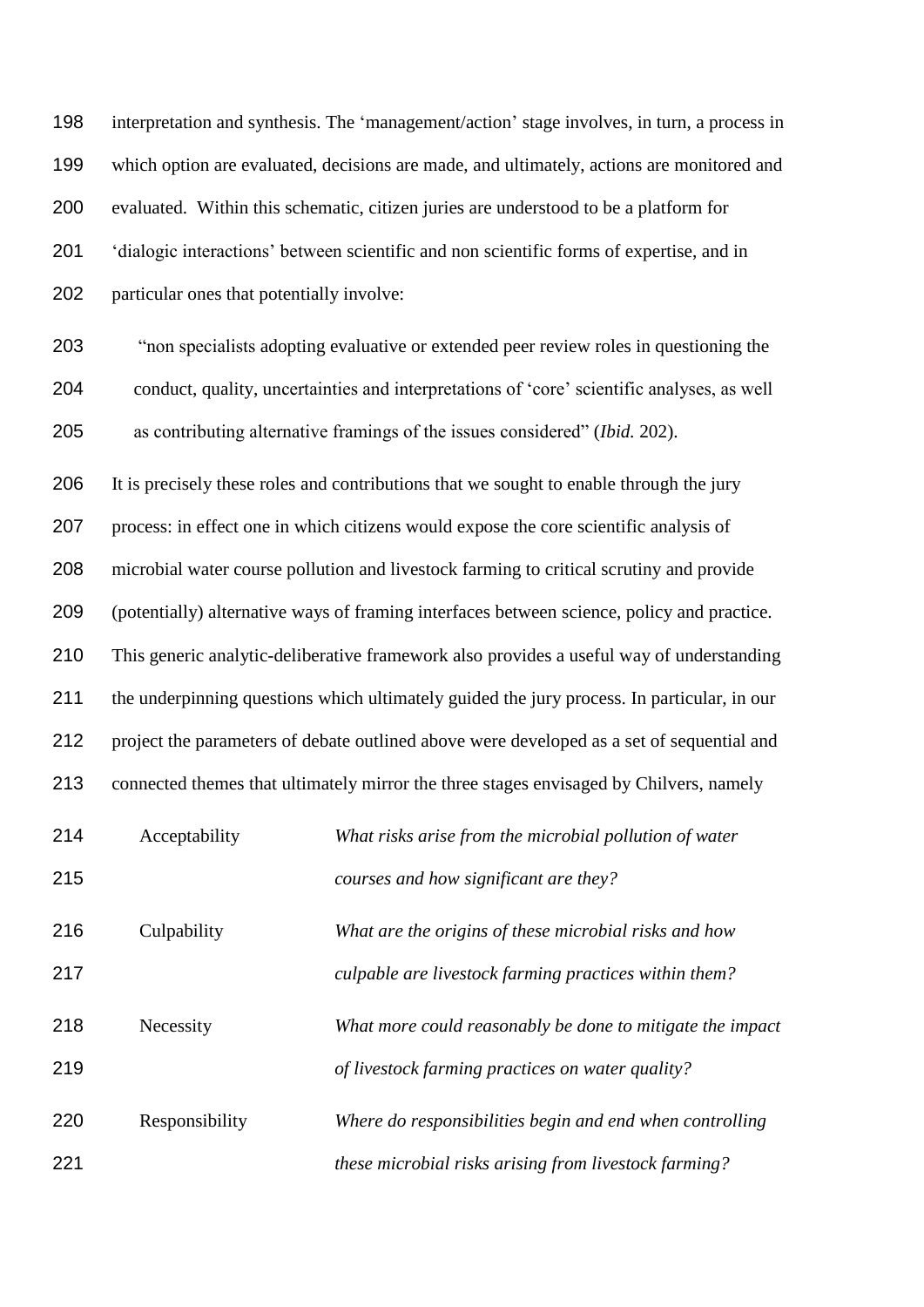Thus, the jury process was designed to begin with the issue of problem framing, where 223 the issue was about critically evaluating the nature and acceptability of microbial risk, then move through more precise issues of assessment, where uncertainties surrounding the origins of microbial risk are considered, and then into issues of management and action, encompassing debates about the nature of reasonable action and how to assign responsibilities.

 The sequential logic of this process is worth emphasising. It is not possible to form 229 judgments about how to assign responsibilities for risk management without first addressing the way these risks should be managed. Equally, it is not possible to address 231 guestions of management without first coming to a judgment over how these microbial risks originate and behave within the environment, which in turn depends on accepting these risks to be potentially significant in some way. In other words, this 'narrative based' approach to 'issue framing' is designed to guide the jurors through the parameters of the debate in a rational way. Importantly, it carries with it the virtue of exposing, and 236 therefore potentially subjecting to critique, prevailing wisdoms about the nature of the problem at hand and what should be done about it. So, for instance, in addressing the issue of 'acceptability' a jury might plausibly conclude that microbial risks are unimportant and in so doing question the (otherwise unstated) significance assigned to the issue in science policy agendas. To what extent this way of 'storyboarding' jury dilemmas reflects the real world of decision making and problem framing is debatable, for in practice the policy debates embedded in each of these themes tend to run in parallel, and often in isolation. As such this approach knits together the social and environmental relations of risk in a way that would not otherwise be likely in conventional policy discourse. Consequently, we consider this narrative approach to be a useful way of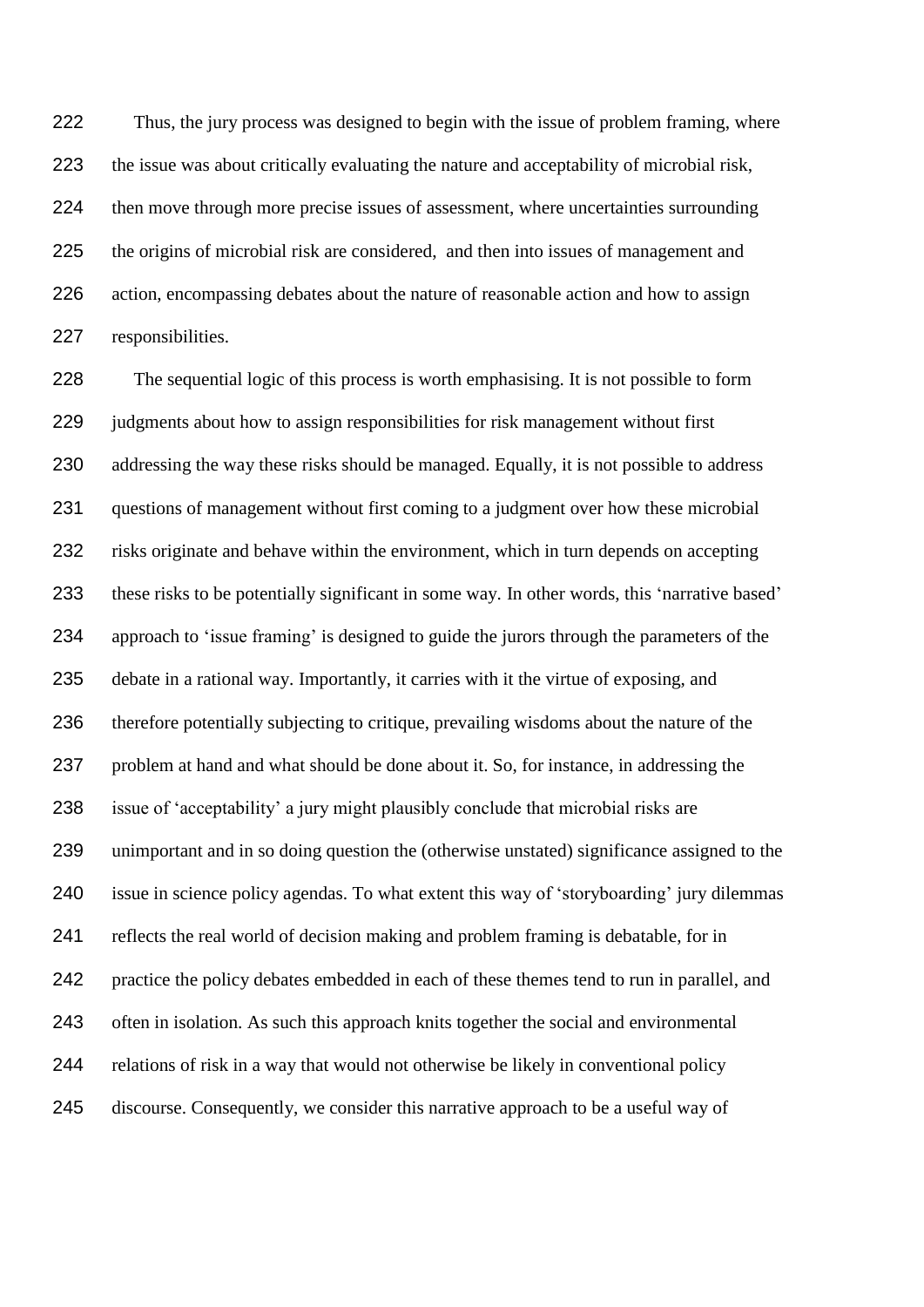deciphering the complex and unruly nature of governing environmental risks in an 247 integrated and holistic fashion.

 In advocating this it is important to emphasise that the way in which the issues are framed is strongly defined by the *a priori* work of the project team, and this potentially carries with it a tension with regards to how publics are implicitly structured in participatory processes as recipients of pre-determined problems. Thus, opportunities are required that allow for the acceptability of such a framework to be critically inspected, and potentially transformed, by the jury itself. In our case, this framework was open to scrutiny in advance of the jury proceedings by jurors, but was strongly endorsed.

### **Approach to jury formation**

 Conducting a citizens' jury raises important issues regarding the character and composition of the jury (Kenyon and Nevin, 2001). Populating a jury is not only conditioned by the need to reflect a good cross section of society, but beset with wider debates over ideas of 'competence' - the extent to which members of the public are capable of addressing the issue at hand - and 'bias' - the extent to which a jury can be constituted in such a way as to avoid overt and overriding investments in the issue at hand. In our jury process, the project team considered that establishing a balanced jury in terms of age, gender, ethnicity, and area of residence (urban and rural) was a necessary aspiration. At the same time the project team accepted a longstanding position in the sociology of risk by conceptualising the public as 'experts in their communities' (Corburn, 2007; Irwin, 1995). We took it as axiomatic that - providing the microbial story was itself coherent and clear in its stated dilemmas - a lay jury would be able to return a reasoned judgment through collective deliberation. Thus the project team regards 'absolute' definitions of expert knowledge - where authority to exert influence over the design of policy is based, for instance, around formal credentials - as unnecessarily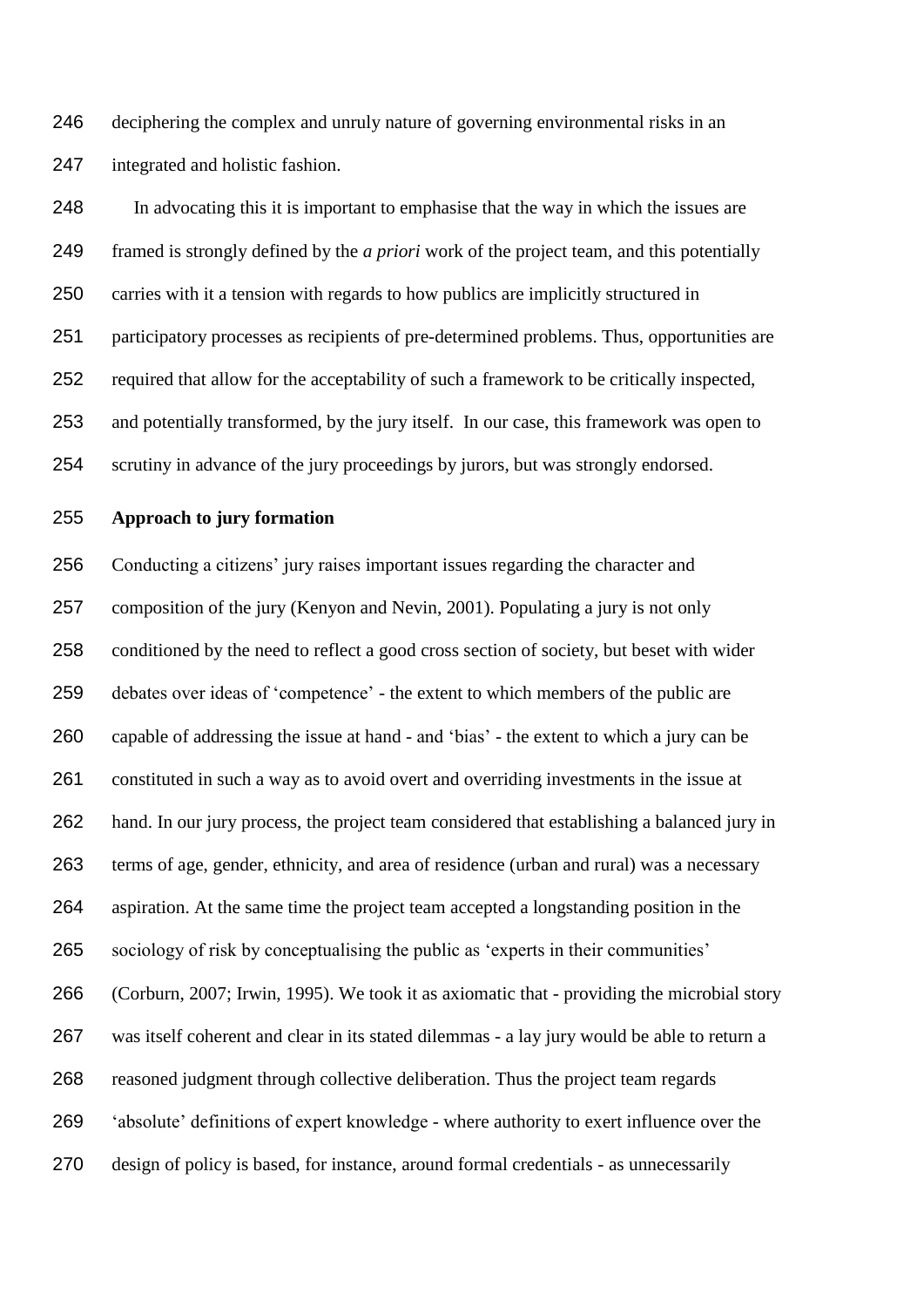reductionist. Furthermore, it was recognised that groups involved in public engagement exercises will always carry with them particular investments in an issue, and that these investments can be a virtue as much as an implied drawback. The idea that there exists a jury with no *a priori* interest in this issue, however indirect, was considered problematic. Even so, it seems important to acknowledge here that the jury comprised individuals living in Devon, UK, an area with a strong livestock farming tradition and one inextricably tied to wider debates about the sustainability of local landscape and economy (including tourism). Whether this means that the judgments of the jury would be inherently more 'pro-farming' than those of a jury constituted from a different geographical context is an interesting question, though out of the scope of this inquiry. As we shall see, the conclusion of the jury certainly carries with it a supportive message for the farming fraternity. Nonetheless, given the origins of the wider research project in Devon, it was considered reasonable that participants would be drawn from across the county itself and the jury process would use the Taw Catchment as a platform upon which wider science and policy issues could then be given practical expression. It is in this context that the jury for the main event was recruited via a 'free find' process. This involved designing a press release in conjunction with the public relations department of the host University, which was circulated to the regional press and radio and posted on its institutional website. This process resulted in a number of articles on the jury process being written in the regional press and live interviews being conducted on BBC and commercial radio. In total, 37 people who responded to this publicity expressed a serious interest in participating. We distinguished respondents to this process in three ways. First, a major response grouping was 'interested lay environmentalists' as a respondent type, by which we mean members of the public who responded to the publicity out of intrinsic interest/concern in environmental issues, but with no formal

*Table 1 about here*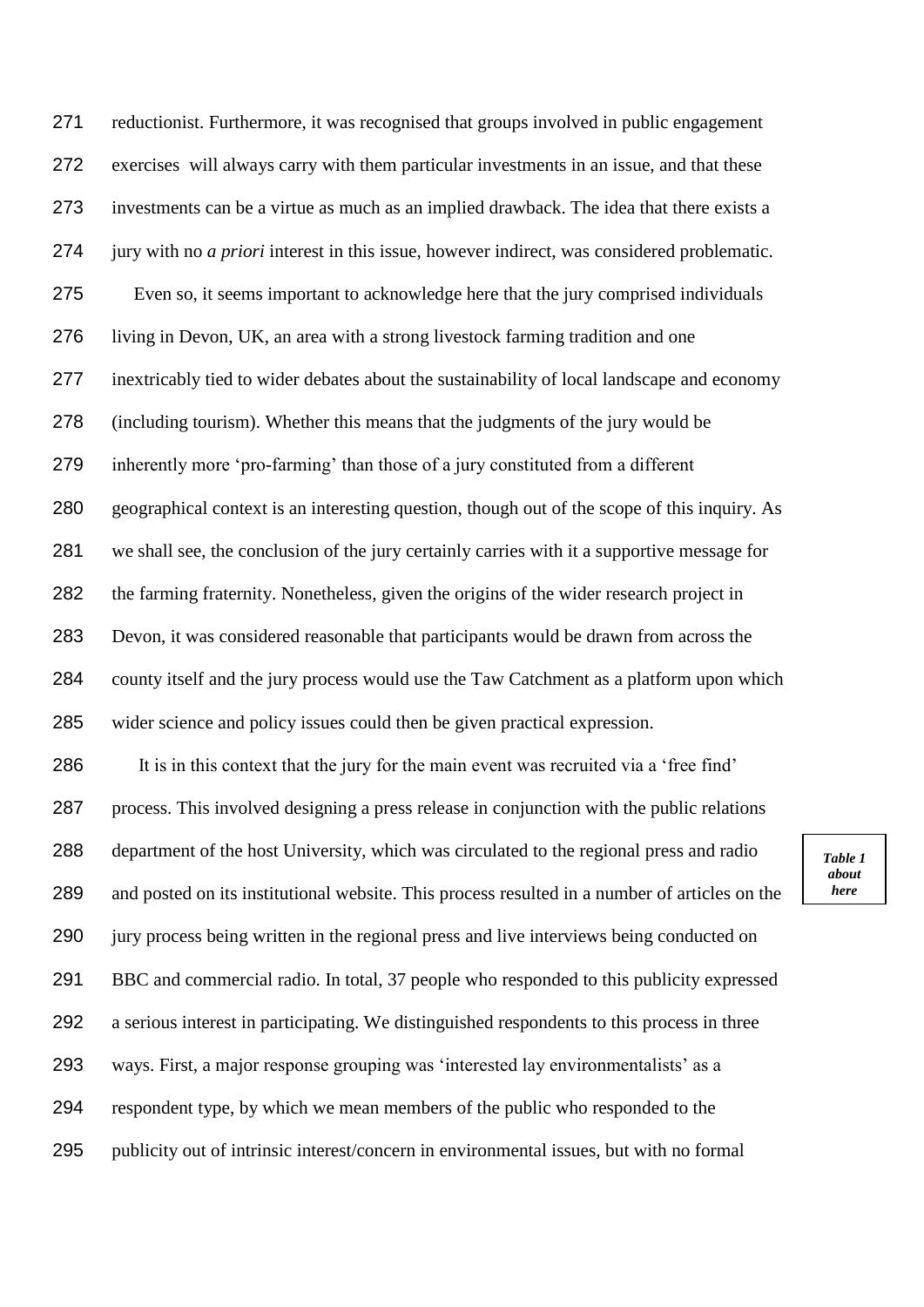training or background in the issues being treated by the jury. In addition, a number of respondents were practicing farmers or people who came from a farming background, or were people who held or had held professional roles (outside of farming) which related to an aspect of the jury issue, such as agricultural consultancy, microbiology and water management. A small number of respondents were drawn from the university sector who were currently studying, or had recently studied, for degrees relating to the jury topic (such as in biosciences). In practical terms this experience suggests that, to secure interest in processes such as these, the most effective means of free find communication is via a locally circulated newspaper article (Table 1).

 Of these 37 respondents, 13 were selected to participate at the event. The view was taken that these persons should be drawn predominantly from the interested 'lay' grouping, rather than those with specialist credentials. In total nine people were drawn from this lay grouping to which was added: one respondent brought up on a farm (but not a farmer *per se*); one with some background in microbiology (a school teacher); one who was a retired (organic) sheep farmer; and one who was a recent university graduate in Geography with technical knowledge relevant to the Jury. A further two persons, both aged 17, were purposively recruited by the jury facilitator because it was judged that the demographic profile of the recruitment process was skewed towards a more senior age profile. These individuals were drawn from a local Further Education College in consultation with its AS Environmental Science course leader. All of the jurors lived in Devon and a good geographical spread across the county was achieved. The ratio of women to men on the jury was 2 to 1. The mean age was 47 years. Debates surrounding the constitution of a jury tend to be inverted in the construction of an evidence base. There is, of course, a need to frame understandings of jury themes in a representative way, but here the issue is about staging a discussion in such a way that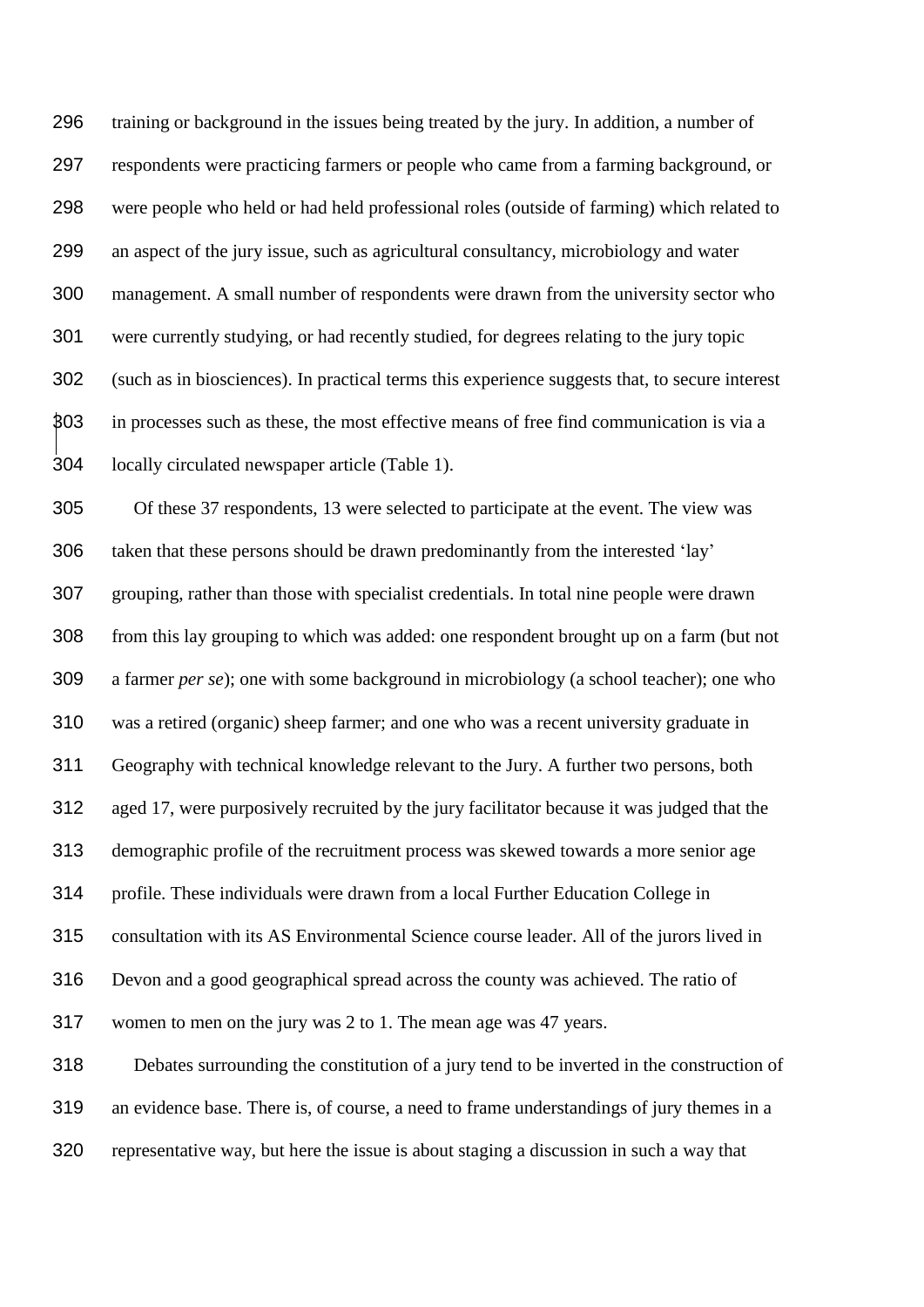different types and levels of professional investment are exposed and brought to the fore.

*Table 2 about here*

 In our case we structured the jury process to span philosophical as well as technical debates, and for this reason, the evidence base is potentially very wide. It also relies on a highly purposive approach to expert recruitment. Many of the protagonists with investments in these debates work in tightly delimited policy areas. They are named individuals with precise areas of expertise and responsibility. Even in areas where evidence may be produced by a number of individuals (such as in the presentation of scientific evidence), the need to recruit those with proven and well established track records is arguably important to strategic policy interest in the process and its outcome. In total, 18 witnesses were recruited to participate in our jury process combining a mixture of scientific experts and professional stakeholders from across the public, private and third sector (see Table 2). They included witnesses from government departments, statutory bodies, water utilities, unions and pressure groups, scientific and policy researchers in universities and institutes, as well as from the farming community.

**Enacting a jury and returning a verdict**

 In the run up to the proceedings, both witnesses and jurors were provided with guidance notes on the scope and nature of a citizens' jury and the key questions which we, the convenors, anticipated the process would explore. These notes included an exploratory narrative characterising the relationship between microbial risks and agriculture and an introduction to the way policy makers and researchers interact with this issue in terms of types of regulation and basic and applied scientific research. Jurors attended a pre-jury event where this information was re-presented to them through formal presentation and then open discussion, and where they also learnt more regarding what the process would involve in practical terms. At this juncture, participants were also provided with witness statements and, where offered by a witness, supplementary written evidence to support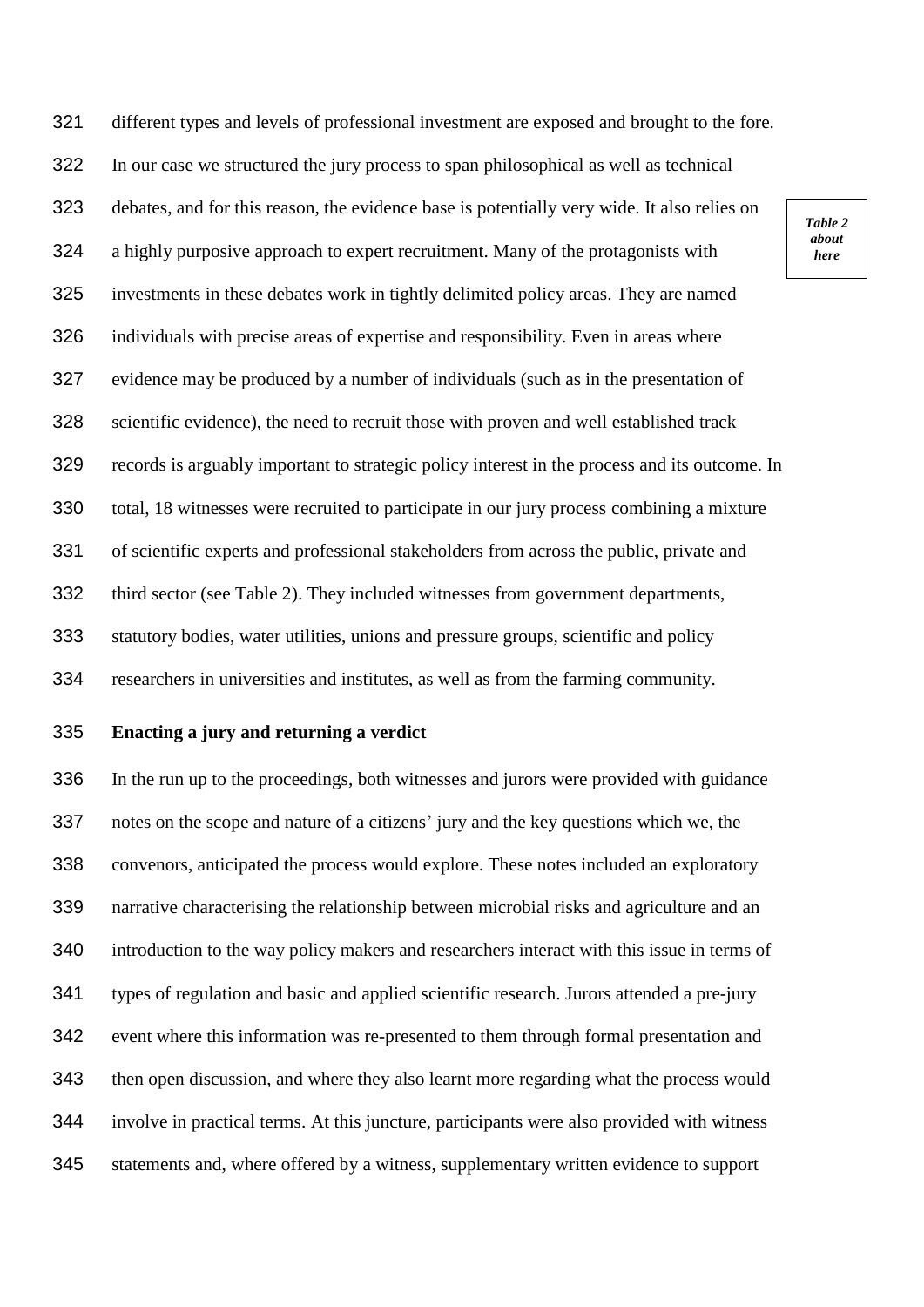understanding of presentations at the main proceedings. An opportunity to reframe the initial questions laid down by convenors was given to jurors, but in practice the initial questions were actively endorsed. Our experience suggests that a pre-event was helpful in clarifying misconceptions about the nature of the issue which cannot be anticipated in written guidance. They also build confidence among the participants. Indeed, some of our participants initially were worried that they had no formal authority to address the debate, that they would make wild and unfounded recommendations of little use to anyone. We held this pre-event a fortnight before the main proceedings: sufficiently near to the real event to build momentum; sufficiently distant to give time for jurors to consider materials.

 The event itself took place in two, quite different, settings: a civic space in an urban (city) area and a scientific research institute in the countryside, with a working livestock farm. In the first setting, jurors considered issues of a more abstract nature (i.e. dilemmas of 'acceptability' and 'culpability'); in the second those of a more applied and practical nature (i.e. 'necessity' and 'responsibility'). As part of this second phase jurors attended a short walking tour of a farm and visited a laboratory where testing for pathogenic micro- organisms takes place. In the proceedings short witness presentations were followed by juror questioning. In our process, questioning rights were reserved exclusively for jurors while the physical space was organized in such a way as to reflect the asymmetrical power of the process, with observing witnesses located behind the main proceedings. After each exploratory theme was considered jurors were required, during a closed discussion, to discuss this evidence and form a partial response (or 'verdict') on the given issue at stake (such as 'acceptability') that could then be revisited at the end of the jury process. Constructing this response invariably involved further cross-examination of witnesses, for instance, where uncertainties of understanding existed among group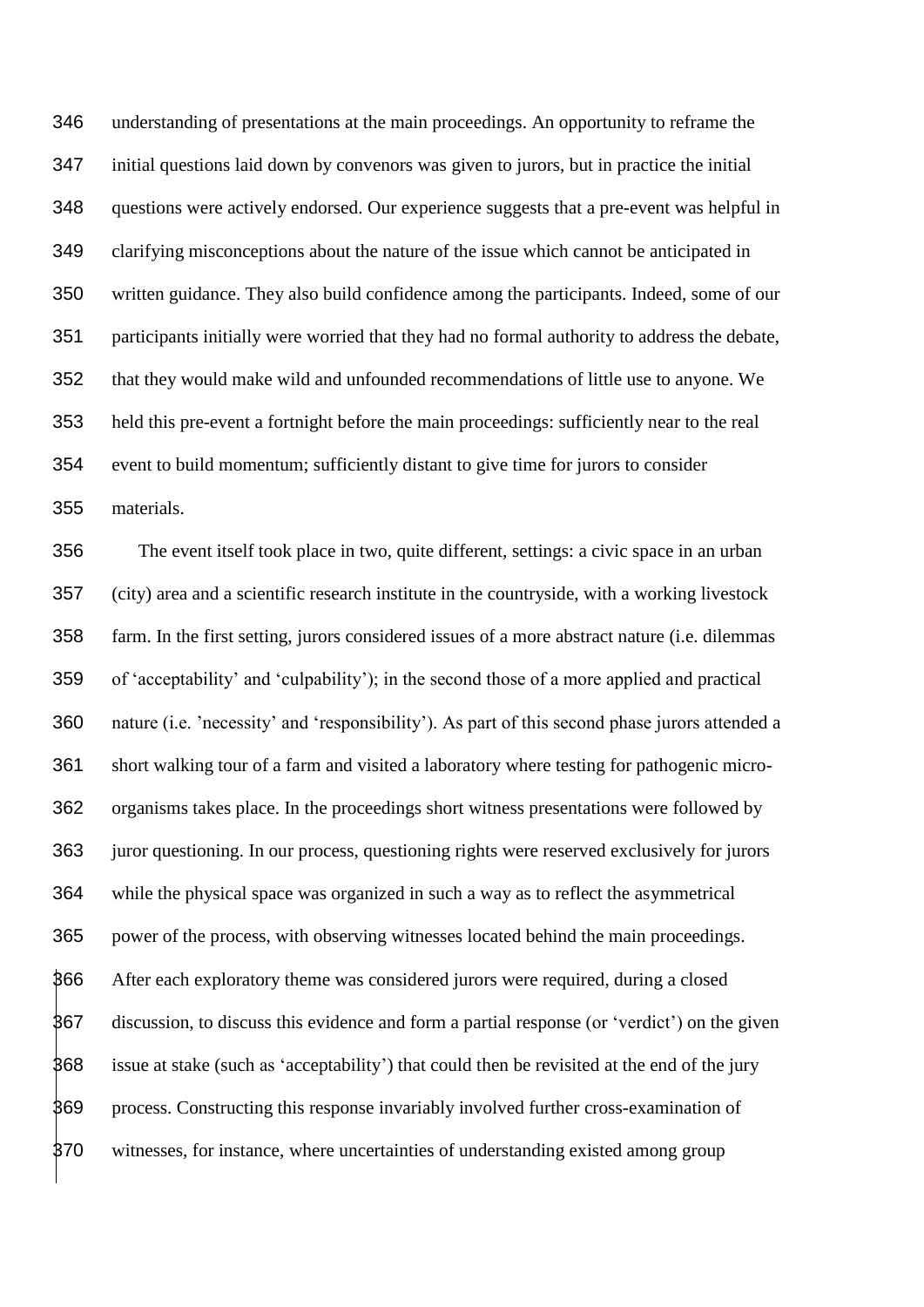members or where jurors wished to probe witnesses on key arguments. These responses were constructed initially in a discursive fashion with the jury chair closing the section with agreed summary of key points. At the end of the two day event participants reviewed these responses as the basis for communicating an oral verdict to all participants. This was primarily designed to 'book-end' the formal proceedings and was effectively an interim verdict.

 A formally written verdict for detailed consideration by jury sponsors and other participants was then constructed. This written verdict was achieved by the jury facilitator transcribing the discussions and conclusions of jurors - which were sound recorded in their entirety - and creating a draft written statement that reflected key conclusions and where degrees of consensus emerged. This statement was then collectively endorsed by the jury through an iterative process of document feedback and review,. It took one month to achieve the final wording of this verdict. Complexities arise when forming an agreed statement because responses to these issues were rarely definitive in group discussion. In our experience this reflects, in part, the challenge of ensuring that jurors can adequately pursue the kind of open ended questions, (technical, ethical and economic and so forth) naturally raised by these processes given the breadth of the subject and the time available, as well as the stated intention to use the jury to think about an issue in integrated way. It also, of course, reflects fundamental differences of positionality and world view. Consensus building through deliberation is one normative facet of arguments surrounding the use of this technique, but we would argue that deliberation is also partly about clarifying, rather than necessarily reconciling, differences of juror perspective and outlook on a given issue. In this, iterations of the verdict turned on grafting a statement that the jury could agree in terms of majority and minority views on each of the issues. In this way the focus was on communicating a coherent overall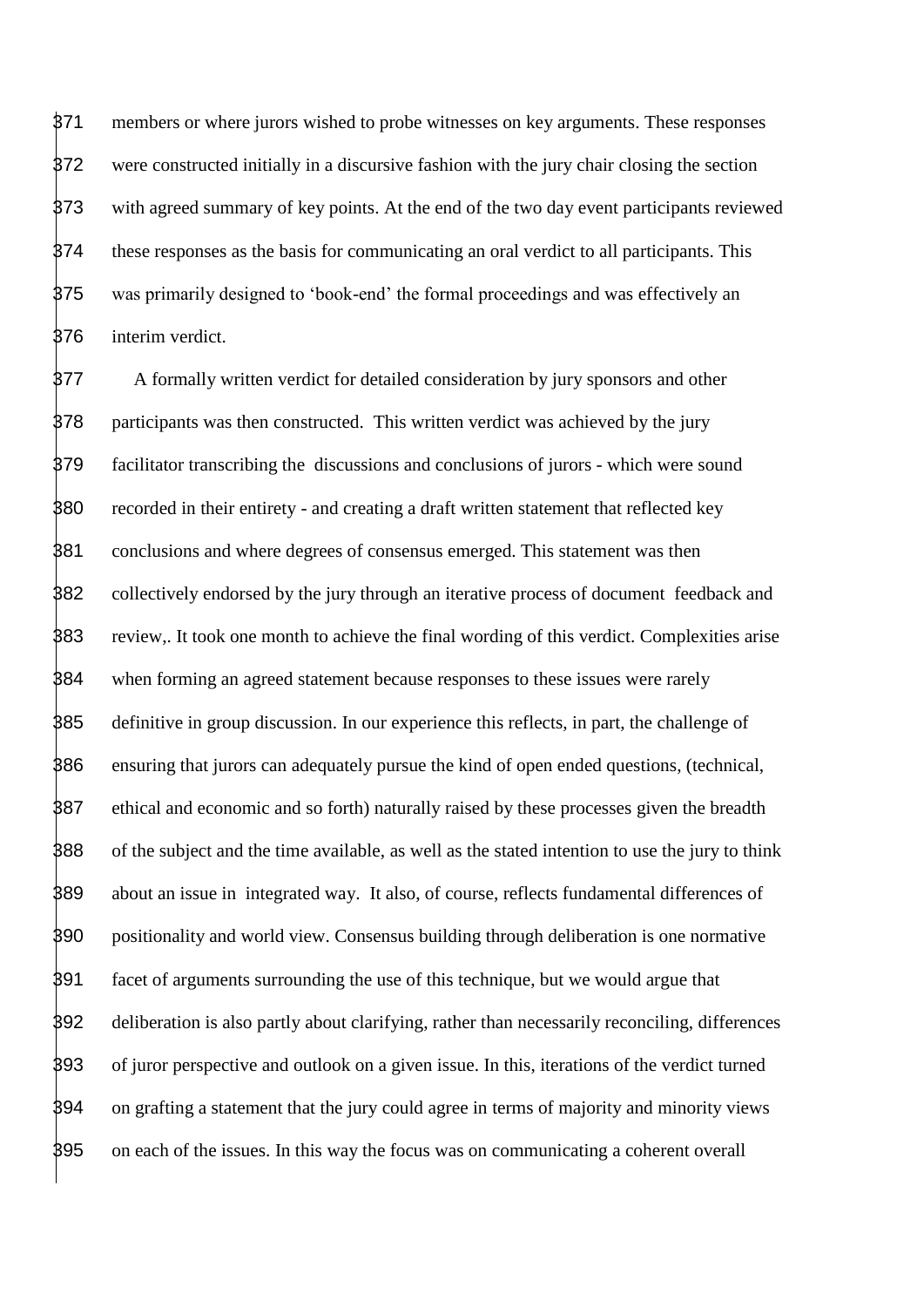message rather than a consensus verdict *per se*. The role of jury facilitator and chair in developing forms of words acceptable to all is acknowledged here, and places the researchers close to Pielke's (2007) idea of the scientist as a 'broker' of views and options 399 at the interface of policy making and society. Taking these issues into account the 400 following sub-sections report on the principal claims of the jurors with respect to the four jury themes namely: acceptability; culpability; necessity; responsibility.

### *Acceptable risks?*

 We began the event by asking participants to consider evidence and views on the significance of the risks associated with microbial watercourse pollution as the basis for thinking through the issue of acceptability. Participants were asked to consider risks to 406 public health and risks to the economy based on the testimonies of five expert witnesses. From a public health perspective, presentations to the jury were provided by the Health Protection Agency, Food Standards Agency and Surfers Against Sewage and focused on contextualising microbial watercourse pollution in relation to different types of environmental hazards and their potential to cause harm, not only biological hazards, but also chemical, radiological, nuclear and industrial. The purpose here was to situate microbial risks within a wider landscape of risks to human health, and to convey how these are understood by policy makers and interest groups alike. These witness viewpoints were followed by presentations from representatives of shell fisheries and the regional tourist board where the ramifications of the risks for wider economic actors in region were emphasised. On the basis of this evidence the majority view of the jury was 417 that current risks to human quality of life arising from the microbial pollution of watercourses were *relatively* insignificant. The jury made this judgment whilst recognising that the public health and economic implications of such pollution could be serious. It was careful to recognize that risks to human health or economic prospects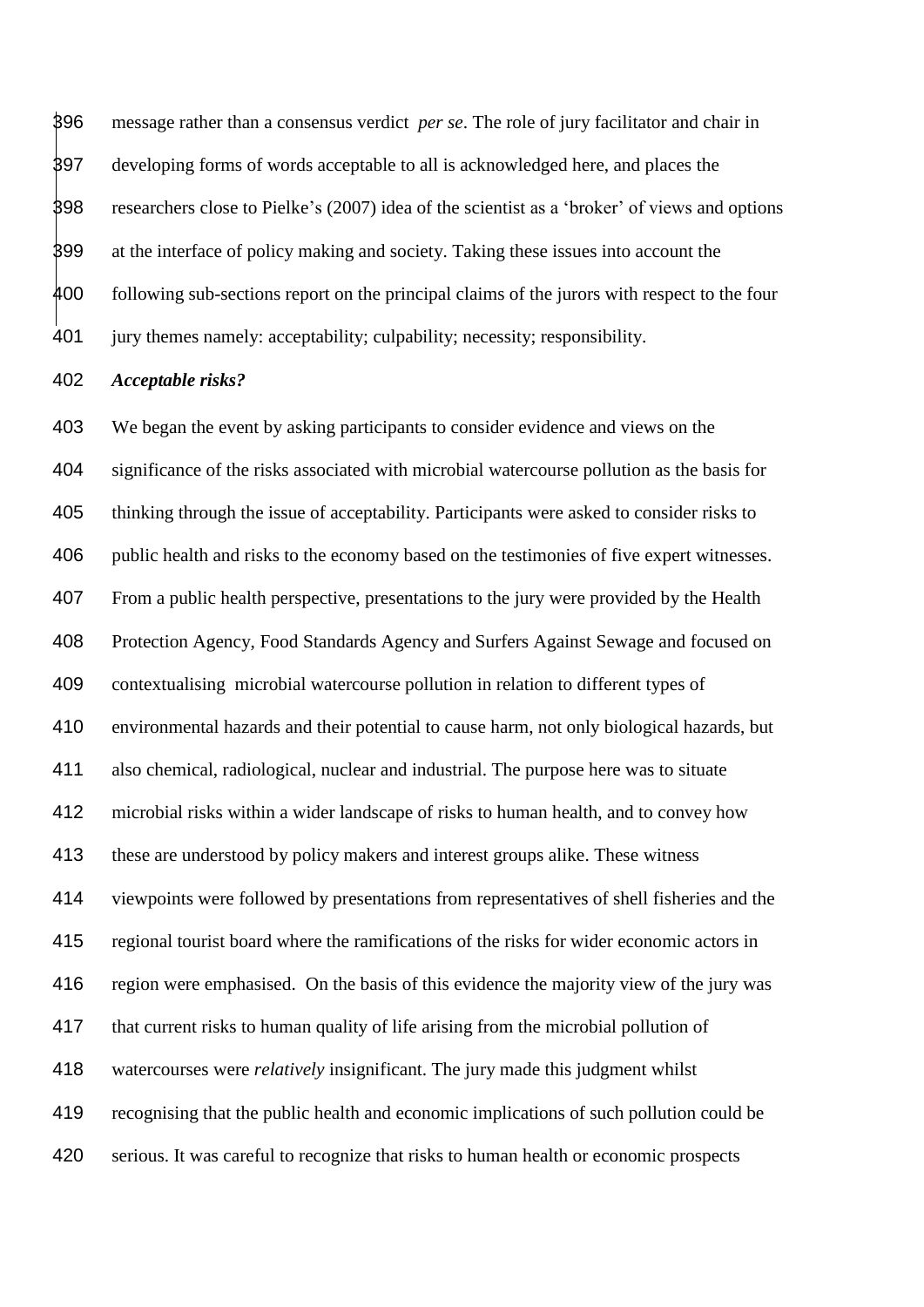would be unacceptable to those who bear the burden of these risks directly, such as those infected by *E. coli* O157 or those attempting to secure a viable shell fish industry. Yet the majority of the jury was strongly of the view that the risks arising were, in general societal terms, insignificant when set against the wider scheme of risks to human quality of life.

 Within this context the jury considered it unrealistic to interpret watercourses as systems that can be entirely free of risks to human quality of life. It argued that policy makers seeking to manage and regulate microbial water course pollution should therefore recognise that 'zero risk' is a problematic standard against which to assess the efficacy of 430 its interventions. Moreover, the jury suggested that the significance policy makers assign to this issue may partly reflect the relatively short timescales around which microbial risks tend to manifest themselves. When weighing up their priorities they suggested that policy makers should therefore take great care to incorporate into their assessments other risks that may well be more important, but have much longer, 'lead-in' times. Risks associated with industrial legacies, such as contaminated land, were cited as a case in 436 point here. While the jury felt that these microbial risks may be considered relatively insignificant, and to some extent inevitable, their acceptability depended on programmes of research being funded that not only seek to improve mitigative action, but anticipate new developments in the environments they study. In this latter respect, the jury was strongly of the view that the significance of these risks may increase in the future given the likelihood of greater episodic incidents related to climate change. Microbial risks were only acceptable in the context of measures being taken that reflect the best available scientific knowledge and which are sensitive to changing circumstances. The jury further considered the ongoing monitoring frameworks for these risks in

England could be enhanced through greater cross-agency working. In particular, based on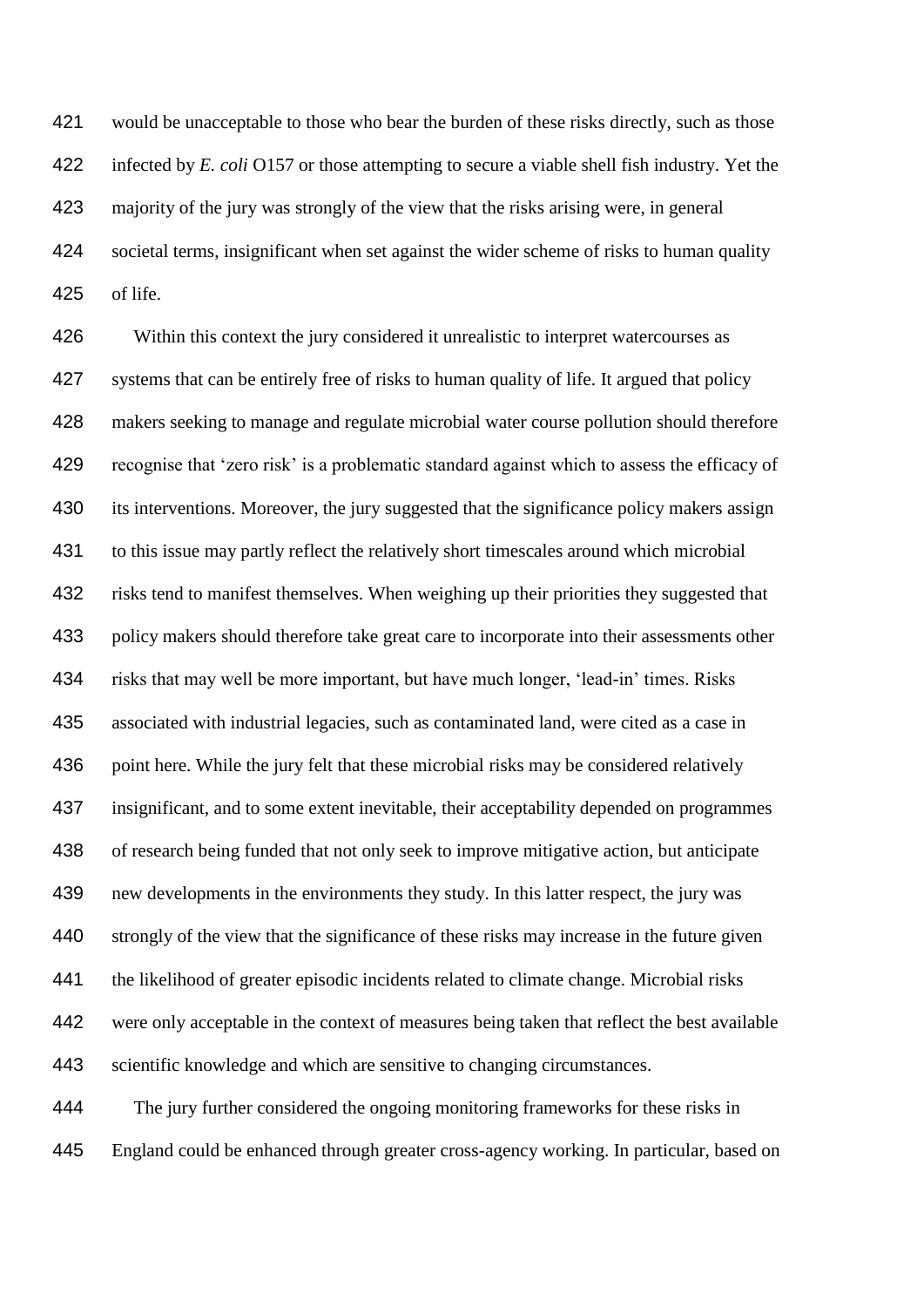446 the evidence presented, it was felt that there may be unrealised possibilities for statutory organisations (such as the Environment Agency) to conduct more extended monitoring for faecally-derived micro-organisms in the course of their work and which may provide an important contribution to the scientific evidence base of government departments (such as Defra) with direct responsibility for this policy area.

*Culpable risks?*

 It has been noted above that progress is being made in developing techniques that can track pathogen found in watercourses to their source. In the jury we sought to convey to participants how this science is conducted and reported on by academic researchers, regulators (the Environment Agency), industry (the water utility, South West Water) and public health specialists (the Health Protection Agency). An important dimension of this was to convey an understanding of the uncertainties associated with this science. At one level livestock farming was revealed in the proceeding to be but one protagonist in the debate regarding 'culpability'. For instance, it is widely recognised that pathogenic risks may arise not only from agriculture, but also from human sewage and other environmental sources (such as from wild animals). The key underpinning questions considered in this section of the Jury, then, were 'with what confidence can it be claimed that livestock farming has a bearing on these microbial risks', and 'to what extent is it able to attribute these risks to a particular failing in enterprise management'? Evidence presented thus considered the relative role of livestock farming compared to other sources and the way in which researchers conceptualise the specific risks associated with livestock farming. Empirical research findings were drawn from monitoring work both nationally and regionally and a specific case of investigating a recent regional outbreak of *E. coli* O157, which was eventually tied to cattle grazing in fields upstream, was presented and critically analysed.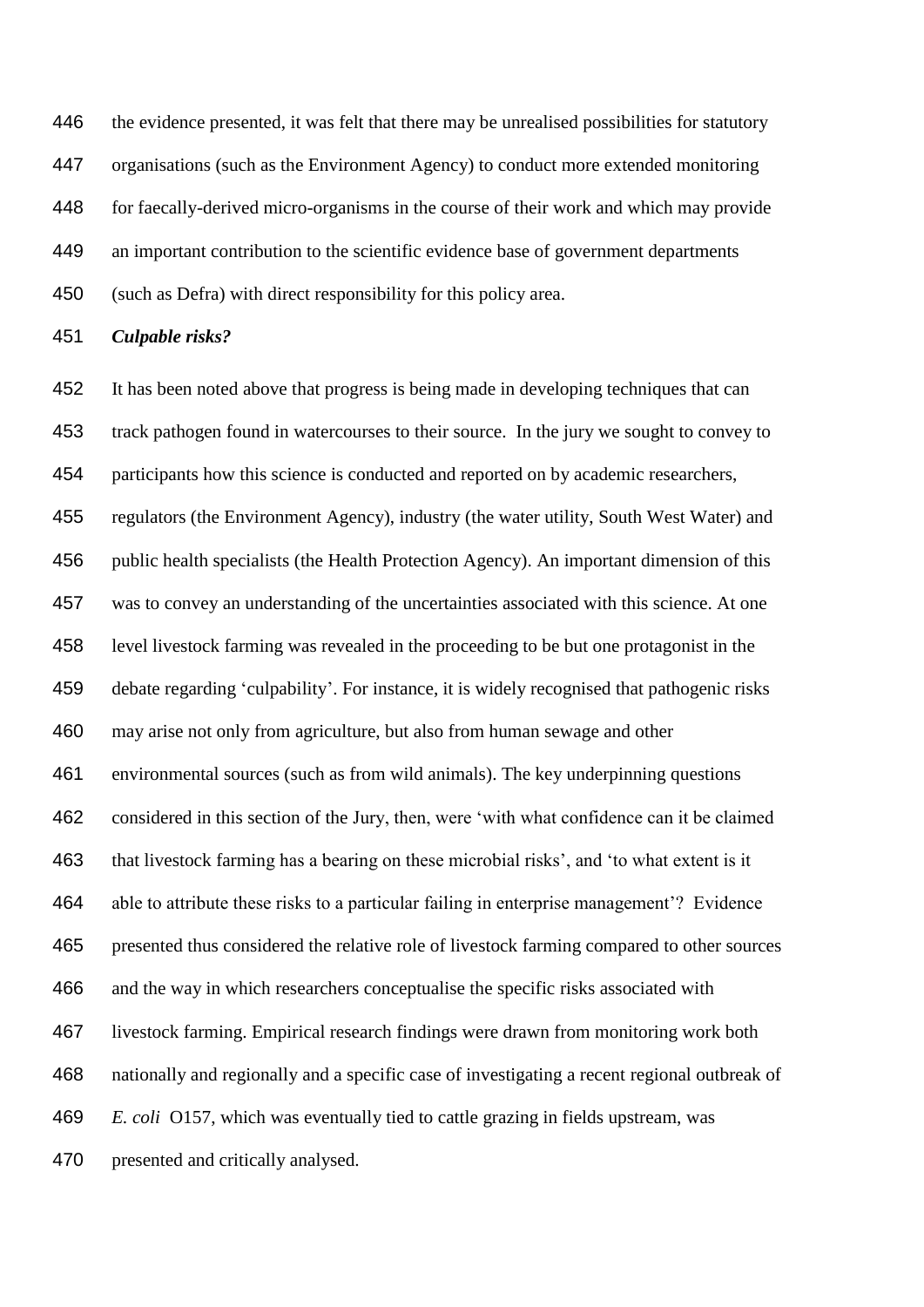471 It is against this context that the jury took the majority view that, with regard to culpability, livestock farming currently played a significant role in contributing to incidents of microbial watercourse pollution compared to human and other environmental sources. The scientific evidence was considered credible in this respect, though for a small number there was some ambiguity on the basis of evidence presented with regards to the significance of wild animals and human sewage treatment systems. Moreover, the jury cautioned that the significance of these risks will inevitably be relative to the prominence of livestock farming within particular areas, and further, that no two livestock farmers will be the same in terms of their attitudes and capacities to manage and mitigate 480 these risks. The jury also noted the possibility of increased storm events relating to 481 climate change may mean that the status of the water industry as a relatively low contributor to microbial risk could be quite different in the future.

### *Necessary risks?*

 The jury explored approaches to mitigation. This dimension of the process involved a structured field walk around a working (research) farm, allied to a mixture of presentations wherein natural and social scientific researchers outlined the potential options available to reduce risks and their associated costs, not only farm based, but also downstream approaches, such as improving signage at bathing water locations. The pragmatic focus of the evidence presented at this stage gave rise to a broad ranging exploration of the idea of 'proportionate' intervention. In their assessment of mitigation, the jury considered 'extreme' options, such as withdrawing livestock from the land, or advocating overall reductions in UK livestock numbers *per se*. However, these measures were considered not only disproportionate to the significance of the risks in question, but would carry with them negative trade-offs. They might, for instance, raise problems regarding the provision of animal welfare, increase dependency on imports for livestock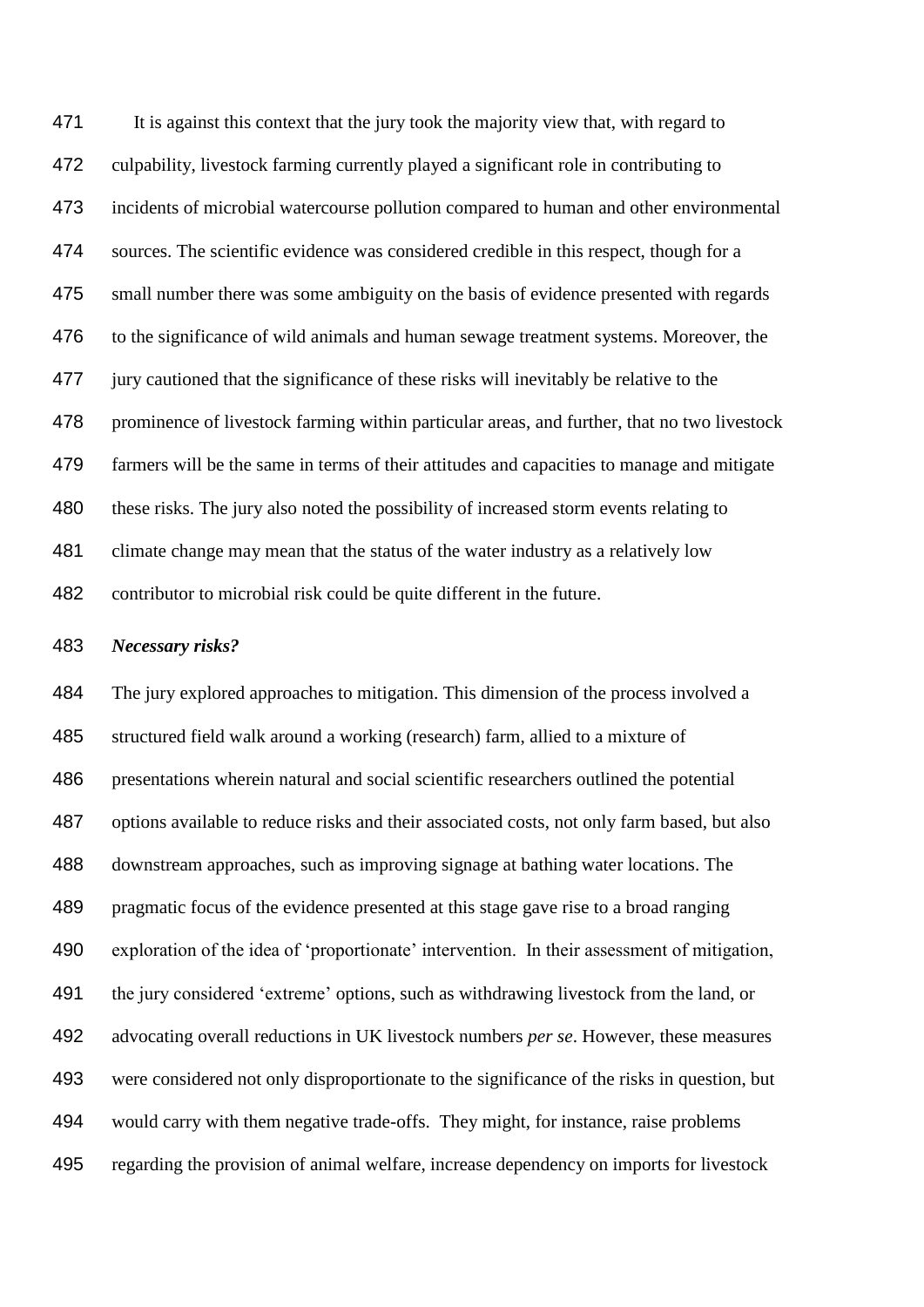products, amplify diffuse pollution coming from cultivated land, as well as jeopardize the propagation of biodiversity on farmed landscapes.

 In general terms, the jury suggested that measures should centre primarily on programmes of advice and training, and that there exist bodies of good practice information produced by policy stakeholders that should act as the basis for farm standards and guidance. It was felt that this information should be widely disseminated and linked to systems of financial assistance that emphasise low cost and low technology solutions in step with existing patterns of farming activity. In other words, given the assessment of low risk significance, but high culpability, jurors sought to strike a careful balance between the need for mitigative action and financial burdens on enterprises. Nonetheless, it is also noteworthy that the jury felt there was a strong case for imposing financial penalties on farmers where there have been incidents of microbial pollution linked to episodic failings in enterprise management. It was suggested that farmers should look to insure themselves for these potential failings. The jury was less convinced that mitigative measures at the 'user end' of risks, (such as the provision of 'live' bathing waters information or leaflets at bathing locations) was an effective approach to the management of these risks (c.f. Stidson, *et al* 2011). Signage was regarded as potentially incongruous to the surroundings, while leaflets are often ignored. These efforts were considered potentially useful but the jury felt that mitigation at 'source' should be the primary focus of intervention.

*Who's responsible?*

 In the final session of the event the jury contextualised further its assessment of types of intervention by exploring where burdens of responsibilities for action should lie. Jurors heard the views of regulators (environment agency), government (Defra) farming bodies (the National Farmers Union), and practising farmers. They were informed of the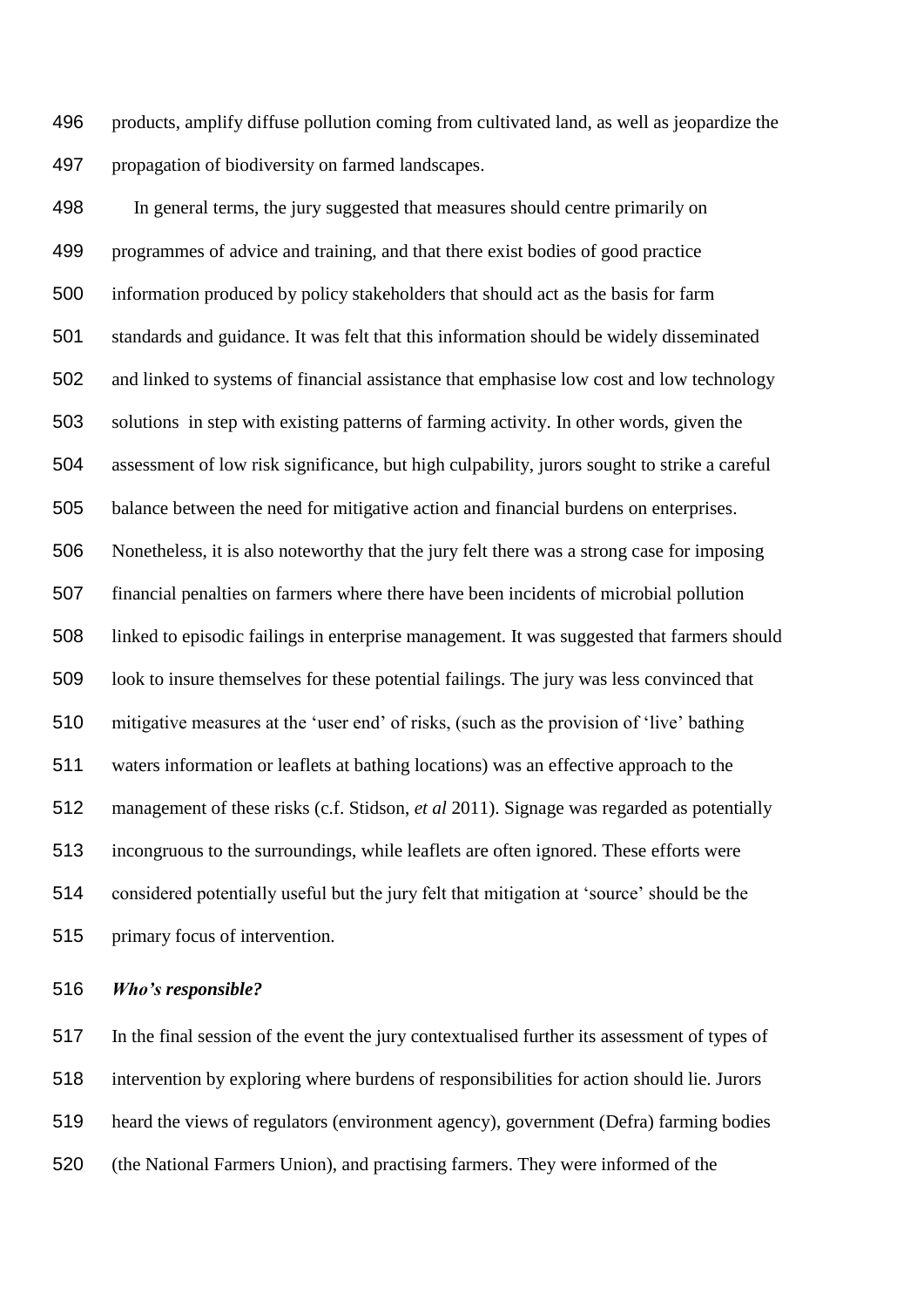mandatory responsibilities that farmers are obliged to meet to help reduce these risks, such as those pertaining to 'Codes of Good Agricultural Practice', but also the potential for voluntary forms of action, such as participation in the England Catchment Sensitive Farming Initiative and agri-environmental stewardship schemes, and through quality assurance schemes, such as the FABBL Farm Assurance Scheme. Responding to this information, the jury suggested that the state, not farmers, should play the major role in funding programmes of assistance and mitigation. The jury was clear that those with policy responsibility for water quality must influence the design of agri-environmental schemes so as to produce outcomes conducive not only to the enhancement of biodiversity, but issues of environmental protection as well. Designing scheme options that produce these multiple benefits was considered important. However, the jury felt that the state has good reason to pursue options that specifically strengthen funding for the mitigation of pathogenic organisms. We should note here that this was a highly perceptive intervention by the jurors; one that challenges how objectives of environmental stewardship schemes have been historically imagined. More generally, the jury expressed some concern that failing to influence the design of stewardship schemes in this way may carry with it the implication that the burden of costs will fall directly on farmers alone. The jury considered this unacceptable. Indeed, it suggested that unlike other potentially 'polluting' industries - such as the chemical industry, the nuclear industry, the incineration/landfill industry and the water industry, the market would not allow farmers to pass on the costs of mitigation directly to the consumer. This was felt to be problematic for these risks are the product, in part, of wider consumer demand for livestock products and the need to be competitive in the market.

 The jury also suggested that microbial watercourse risks were, in a significant sense, about one industry (livestock farming) potentially polluting another (shell fisheries). For a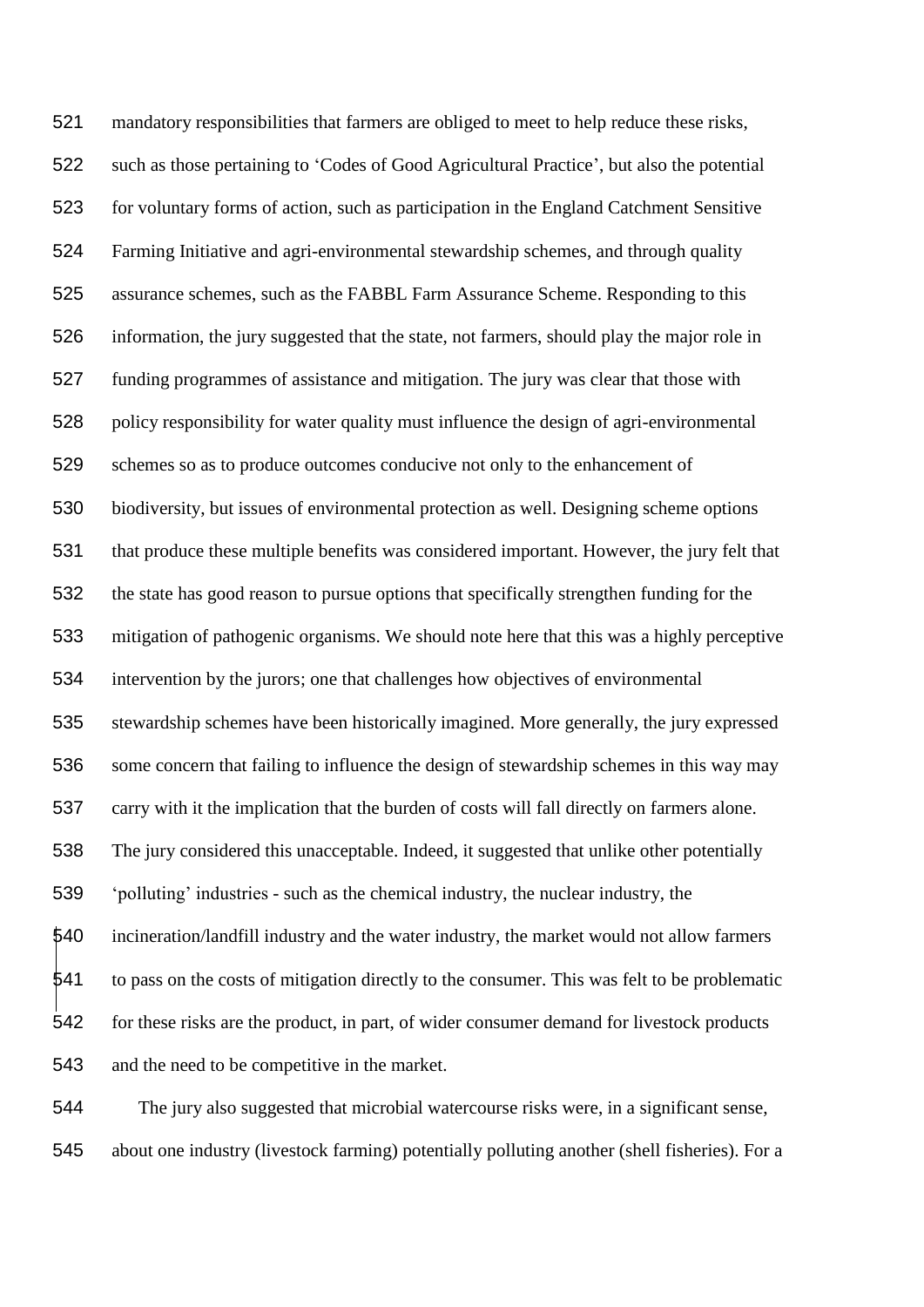minority of the jury this raised the interesting question as to the extent to which the public purse should pay for an 'industry problem'. Pragmatically it was felt that the shell fish industry might look to develop systems of cross-industry subsidy given the potential difference that an uptake of low cost measures in the livestock industry may make for profit margins in aquaculture. In this the jury actually anticipated subsequent policy developments in that it indicated potential public support for models of risk management based on 'payments for ecosystem services' (Defra, 2010). Indeed, this approach has subsequently been developed and applied in the case study area with the regional water utility now paying livestock farmers to adopt management practices that protect downstream water quality.

# **Reactions and responses of participants to the jury process and its outputs**

 Alongside this verdict the research undertook a formal evaluation of the process by surveying participating witnesses and jurors through written feedback and structured questionnaire. In general terms the witnesses suggested that the citizens' jury technique was a novel way of encouraging active public participation and scrutiny of the policy process. As one put it:

 "I thought the idea of a jury was an interesting concept as it provides members of the community with an opportunity to question agencies and organisations directly on a particular topic. It seems a good mechanism for encouraging healthy debate".

 Many witnesses suggested that the process had value because, besides the substantive verdict itself, the very process of conducting a jury - where scientists stand alongside policy makers, interest groups and practitioners and speak to the bigger issues that define and motivate their work - was as one suggested, "a departure" from what is "normal". It was widely felt that the process was also a useful way of gaining a deeper understanding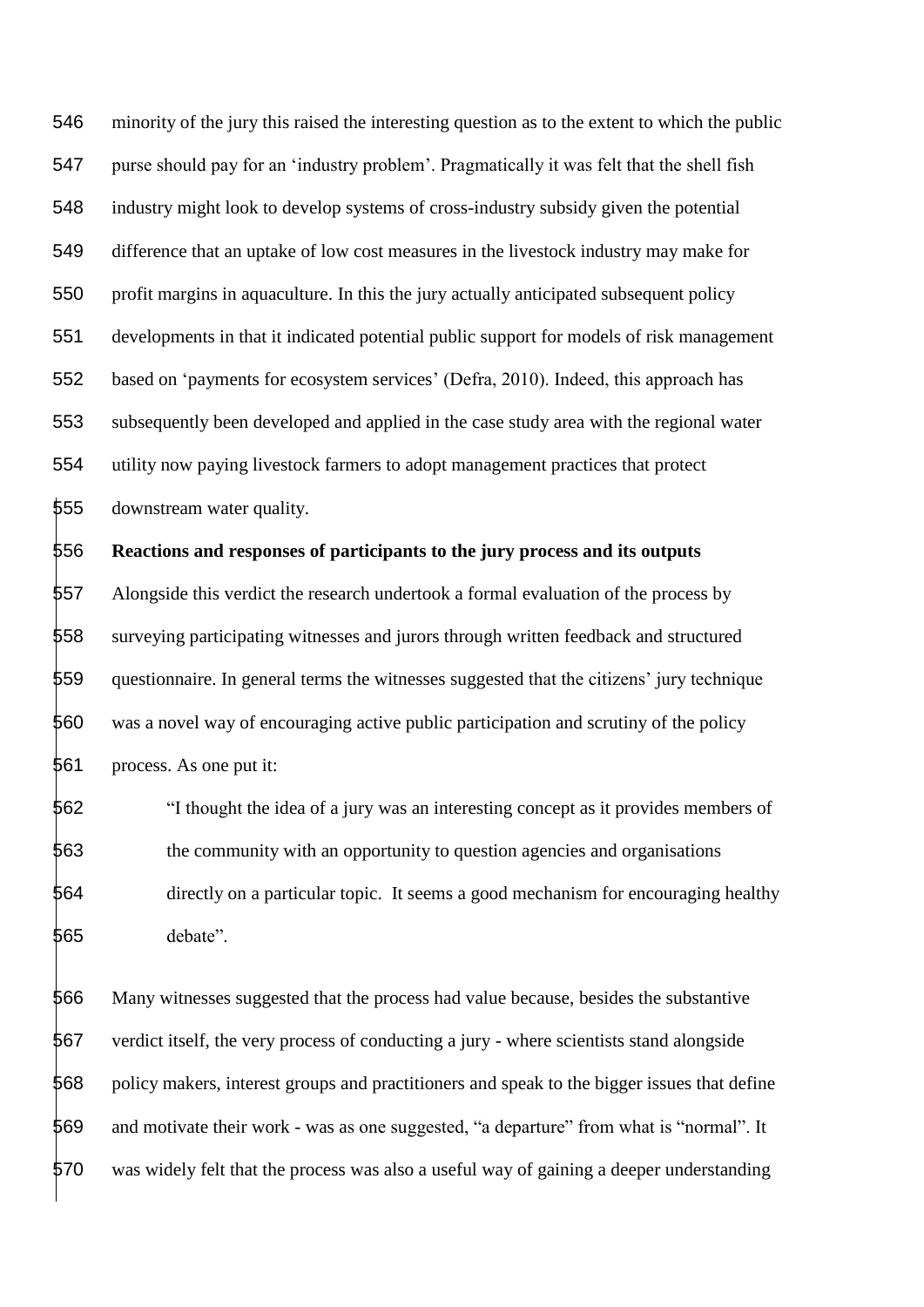of public priorities about the issue at hand and how different areas of sectoral responsibility were perceived in relation to this. In this respect one participant suggested, he left with a clearer understanding of how the public "viewed" his sector. Most also welcomed the opportunity to both shape and learn from public understandings and perceptions of the issue. As one put it, the process was a means of "directly influencing the understanding of the community", and an interesting experience in that it demanded experts to "deliver messages to an audience in 'real' terms i.e. that which a reasonable layman could understand". This latter witness concluded that "perhaps the opportunity to deliver [messages in this way] to other such groups should be something we do more of as an organization". Notwithstanding our own recognition of the trade off between issue complexity and the time dedicated to the proceedings, it was clear too that witnesses had confidence in the process to produce a level of engagement that was appropriate to the issue in hand:

 "It was very enlightening to attend the citizens' jury. The panel showed an excellent depth of insight and discussions with individuals showed the breadth of their backgrounds and understanding"

 "The jury asked intelligent questions and were obviously putting a lot of thought into the process. I was encouraged by the points the jury made which gave me confidence that their final decision would be a valid one"

 Citizens' juries are often explained primarily, if not exclusively, as public engagement techniques, but it was also clear from undertaking this exercise that witnesses considered this process to have been an opportunity for cross-sectoral communication in ways that would not be normally possible. There was sense in which the format of the jury process was able to bring stakeholders into dialogue with each other.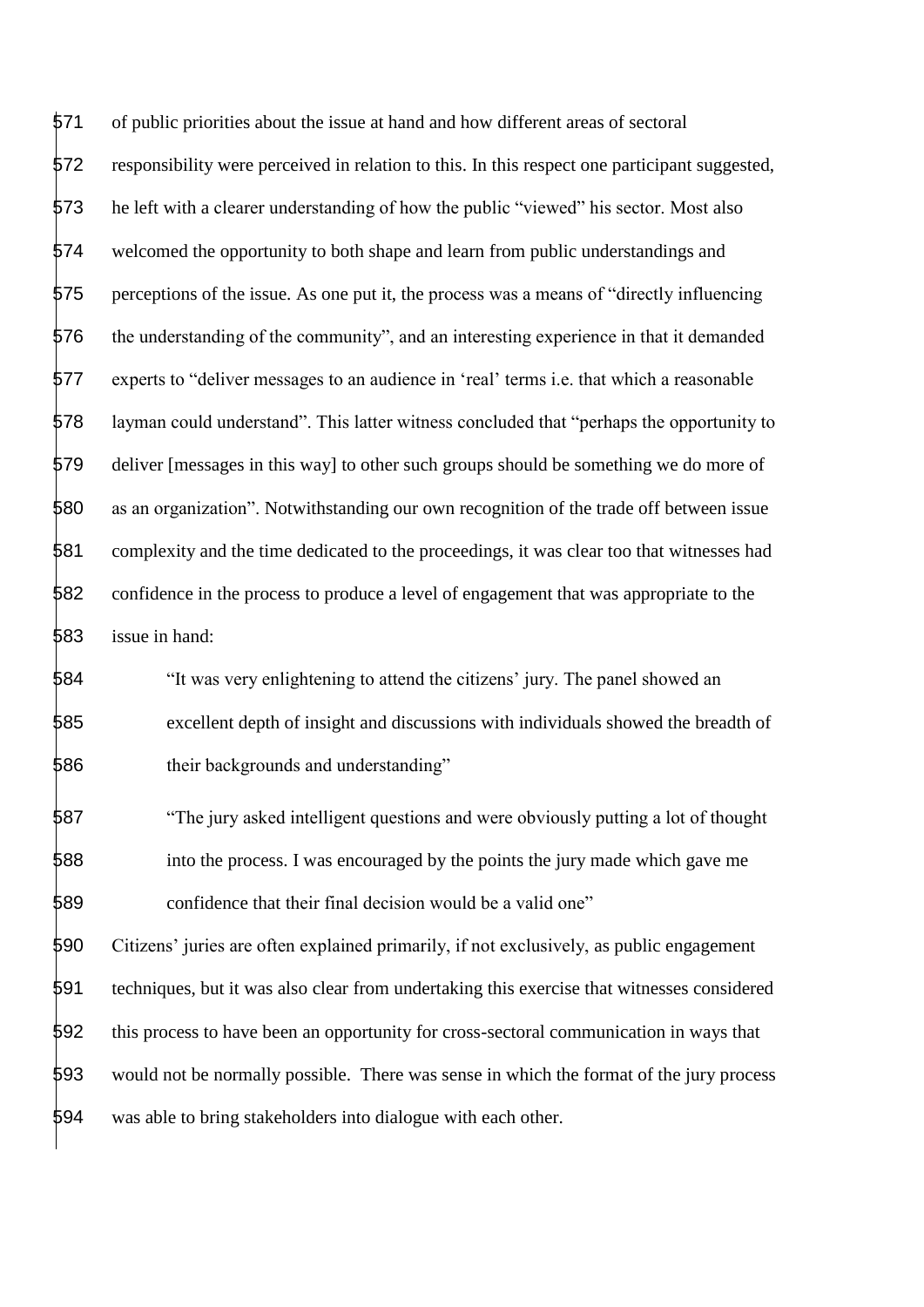"I thought it was a particularly effective way to bring together and facilitate discussion between diverse interest groups which may not easily be achieved by more traditional consultation processes. It was also a useful opportunity for me to meet colleagues from Defra and elsewhere.

 "It was good for me to get a feel of where the other witnesses were coming from – it will help shape our future campaigning on this issue"

 "It was a good opportunity for me to meet and talk to the other witnesses, as this is a subject that I have a particular interest in professionally, especially as Cornwall has a long coast line and a strong farming ethos".

 "It allowed me to hear about viewpoints from representatives of other stakeholders concerned. I had several good conversations with people from other sectors and I think we all went away a little better informed about other people's perspectives and issues. Therefore the chance to network in this respect was indeed valuable"

 "I felt that the jury was an interesting way of encouraging participation from a wide range of the public and organizations in discussing a subject area which affects us all*"*

 Finally, it was considered by some as a way of building confidence in the public image of policy makers, in this case Defra. One witness suggested that:

 "If nothing else, the Citizens' Jury process will, I think, begin to help restore some street cred to Defra's public image. They should, if only for this reason, continue to invest the relatively small sums involved in the Citizens' Jury process…I believe Citizens' Juries processes have a vital part to play - if, and it's a big if, the outcomes are fed into the policy formulation process, rather than simply a sop to the principles of consultation. It is to be hoped that …Defra will continue the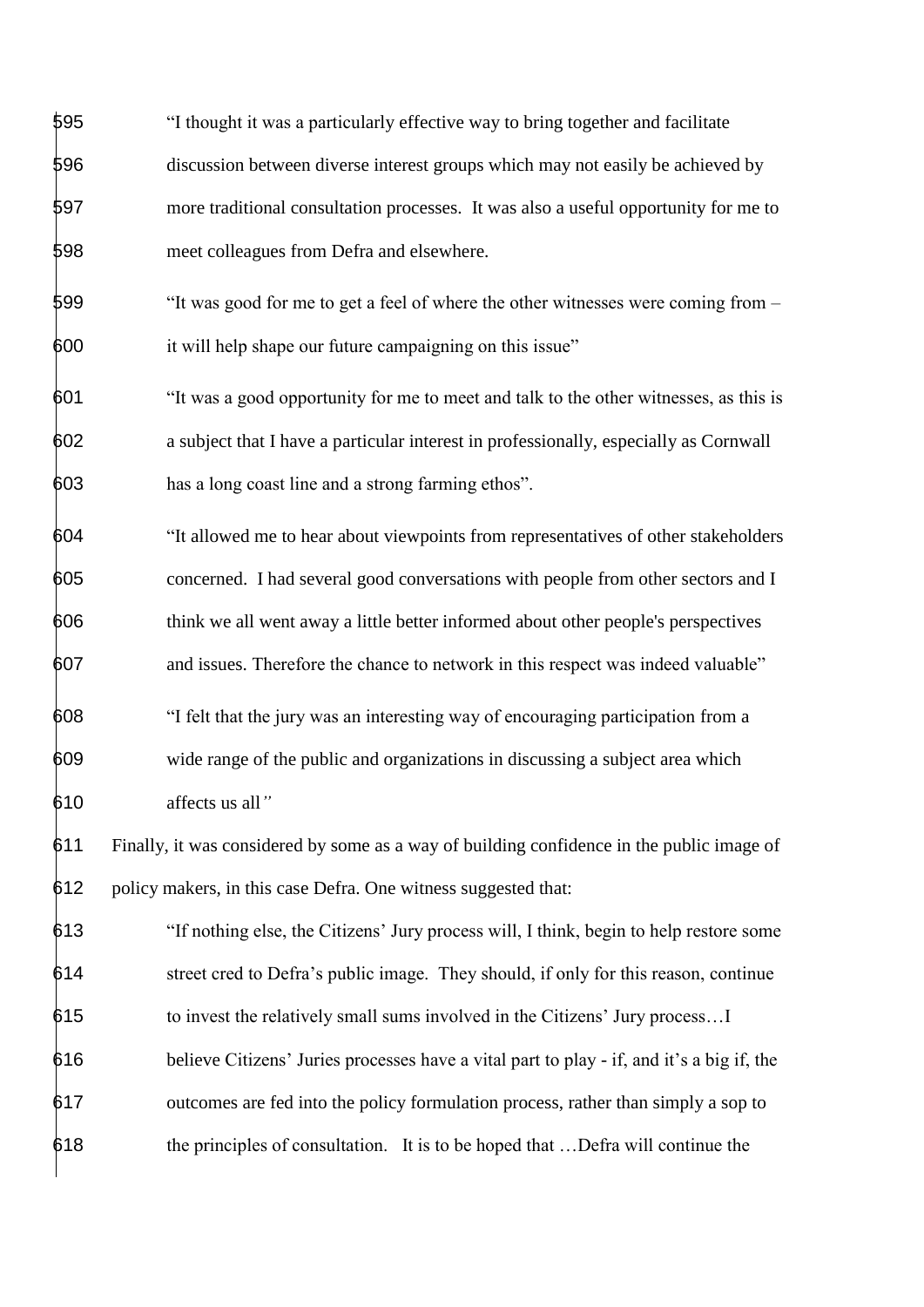stakeholder engagement with interest groups and parties and that the results will be used at least to help shape and frame policy decisions. It is to be hoped that it won't simply end up on some senior civil servant's desk stamped DONE and go no further"

 As this point suggests, the link to outcomes is important. Many witnesses indicated that would read the judgments of the jury with interest, and would disseminate them widely amongst peers. In this the processes tends to be constructed as relevant in its outputs, but 626 diffuse and informal in its overall impact. This partly reflects the jury's placement with an exploratory research process rather that a real decision process. However, the unanticipated link to the Bathing Waters Directive consultation has already been noted, although again the precise impact of this is difficult to discern. As Defra formally, if obliquely. stated in their responses to these findings, the juror's conclusions would be put 631 "into the mix" of consultation responses. There is currently no evidence for wider updatke of this technique occurring in the sponsoring department .

 For participating jurors, the evaluation questionnaire revealed the process to be "enjoyable" or "hugely enjoyable" with the majority of participants regarding the technique as "useful" exercise in assisting decision makers in understanding public priorities about policy issues. A small proportion considered it "very useful" in this respect. However, some respondents raised specific concerns about the importance of 638 jury composition and representativeness, and specifically that there might have been a greater number of people in the 18-40 age range group. This would have brought "better balance" to the proceedings. Another suggested that perhaps the jury was slightly "biased" in its pro-farming view of the issue:

 "I think it only became apparent towards the end of the process that the overall 'balance' of [juror] opinion could have been better. Personally, I felt the views of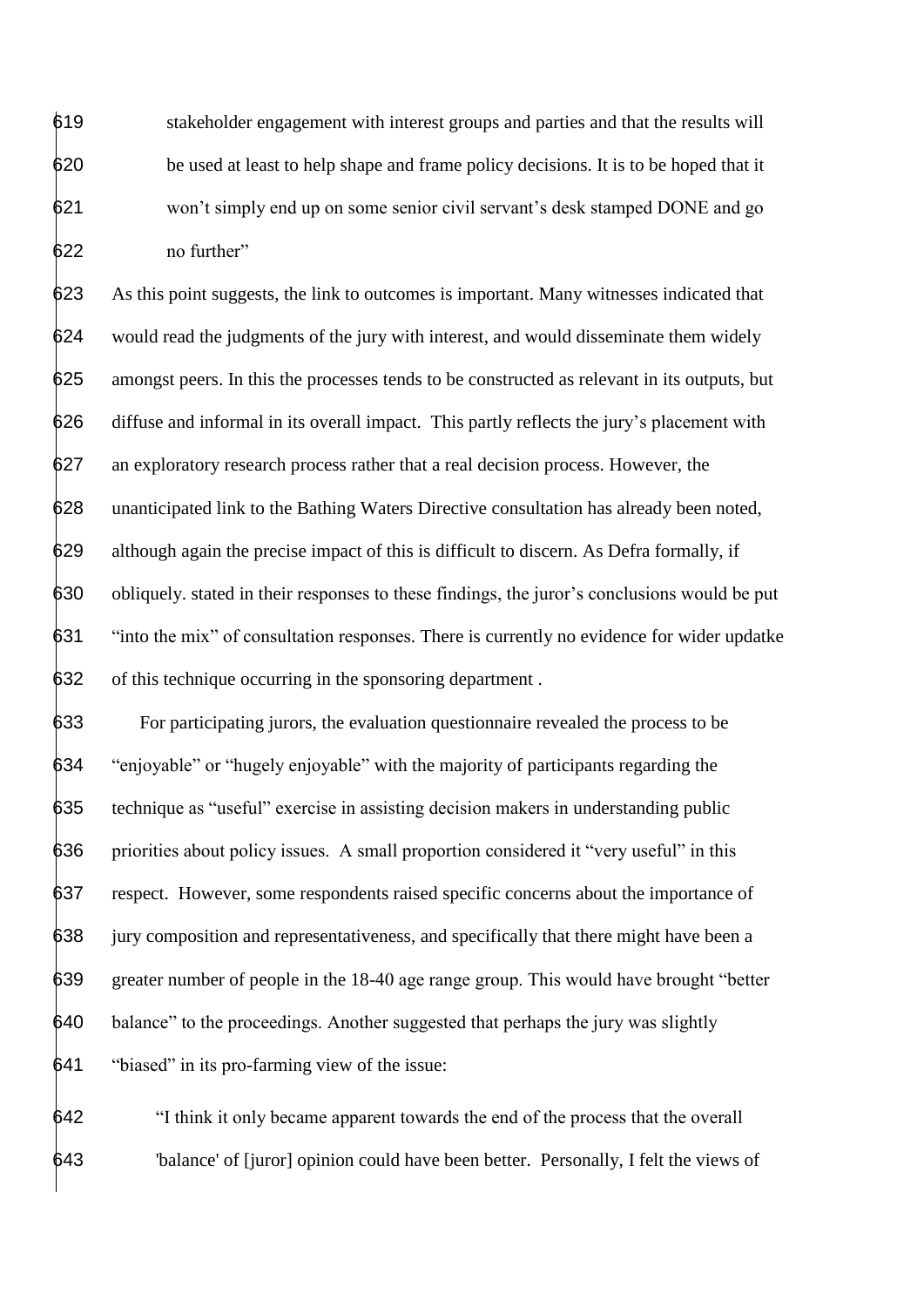the farming fraternity were over-represented on a number of vital aspects under discussion and I sensed their influence on younger panel members."

646 Half of the respondents to the survey felt that the sponsoring Government Department Defra would take the verdict either 'seriously' or 'very seriously'. Others were less confident or suggested it was "impossible" to gauge the Department's response. At the same time, most participants regarded the technique as 'useful' or 'very useful' exercise in informing the public about the policy process. As one suggested:

 "I feel overall that the public have a right to be informed and express views, and this type of process is a good way of reviewing evidence and making a guided judgement, which can be used by policy makers to inform, guide and influence developments in the public and community interest"

 However, one respondent cautioned that using this technique to inform the wider public was valuable in so far as it depended on the results of the Jury being publicized widely in the Media. Indeed, there was felt to be a distinction between informing a small group of the public about an important policy debate, and influencing the understanding of a wider public.

### **Conclusion**

 In the analysis above we have sought to present a simplified account of a highly interpretative, and qualitatively rich, process of public engagement in the issue of microbial watercourse pollution. We set the terms of reference for this experiment broadly. Starting from a platform of interdisciplinary applied research our concern was to explore the political, economic and moral, as well as scientific complexities, embodied in this environmental protection agenda. The need to build coherent policy narratives out of such varied and often contested domains of debate should, of course, be a natural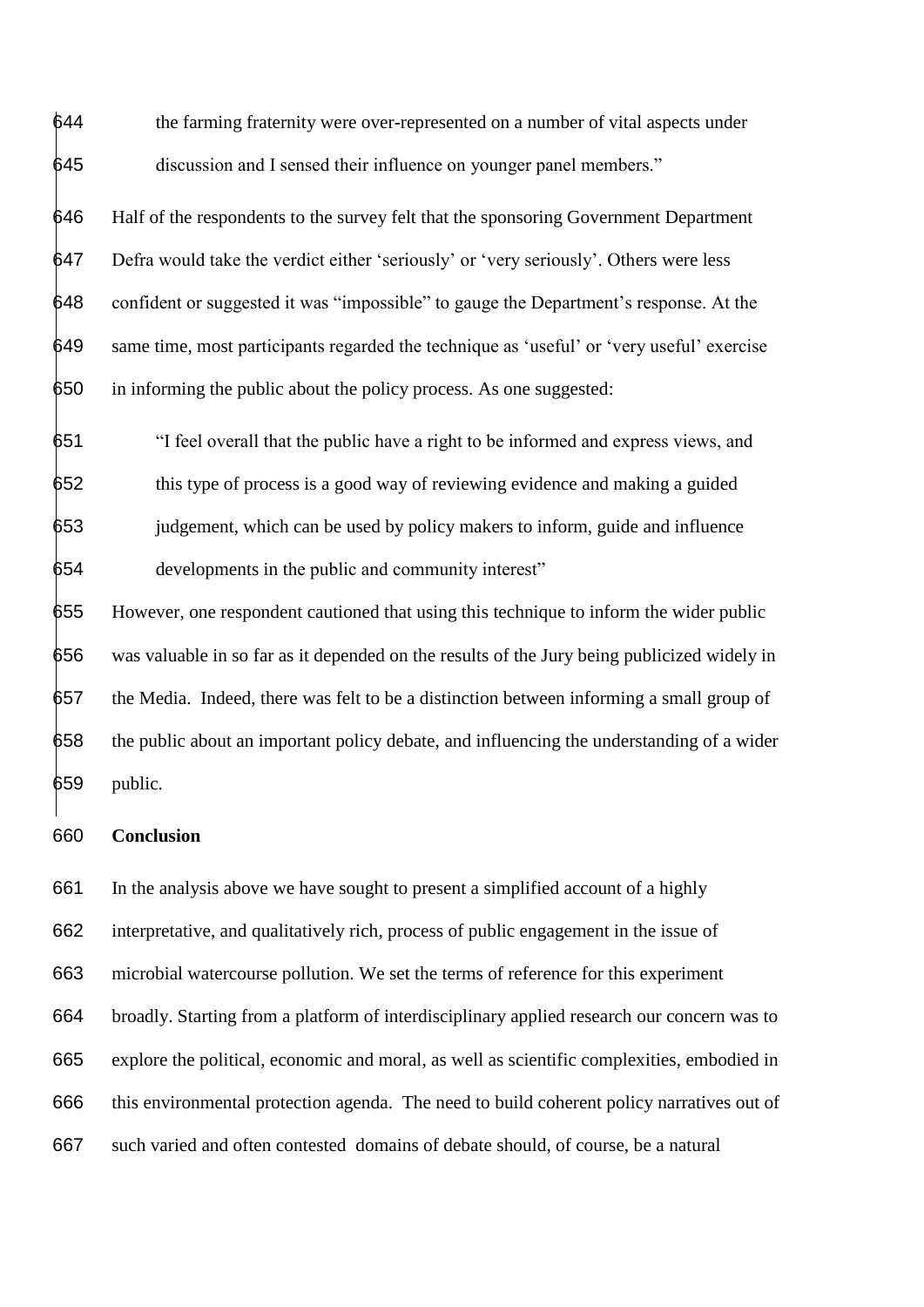aspiration for rational policy formation (and the development of corresponding platforms of scientific research), though it is one that rarely occurs in practice. Indeed, one of the interesting problems facing environmental managers and decision makers, not least those working in the area of microbial watercourse pollution, is how to devise holistic understanding of, and approaches to environmental problems, for they are never the preserve of one area of responsibility and expertise alone. Our experience of conducting this experiment was that the technique was useful in the way otherwise disparate areas of authority, expertise and influence could logically explore the issue of microbial watercourse pollution together.

 Building a jury verdict sequentially around an exploration of issues of 'acceptability' 'culpability' 'necessity' and 'responsibility' was, we suggest, important to this outcome. As we have shown, this structured process served to animate the potential of new models of working (such as in the case for cross-industry subsidy), invite new types of policy analysis (such as re-evaluating the place of environmental protection within agri- environmental schemes), flag up areas of poor institutional working (such as arrangements for integrated monitoring), subvert the technocratic orientation of science- policy research agendas (by prioritising low cost, low technological interventions) and put the status of microbial risks into wider perspective (for instance, by considering these risks 'relatively insignificant'). The technique, in other words, has utility in the way it challenges prevailing research and policy orthodoxies and highlights areas of potential innovation.

 Yet, if our findings suggest that the technique has the potential to elaborate environmental issues in constructive, critical and creative ways, the process of building institutional and political capacities to capture and act on well-reasoned public insights such as this, including reflexivity in applied research is, of course, an altogether more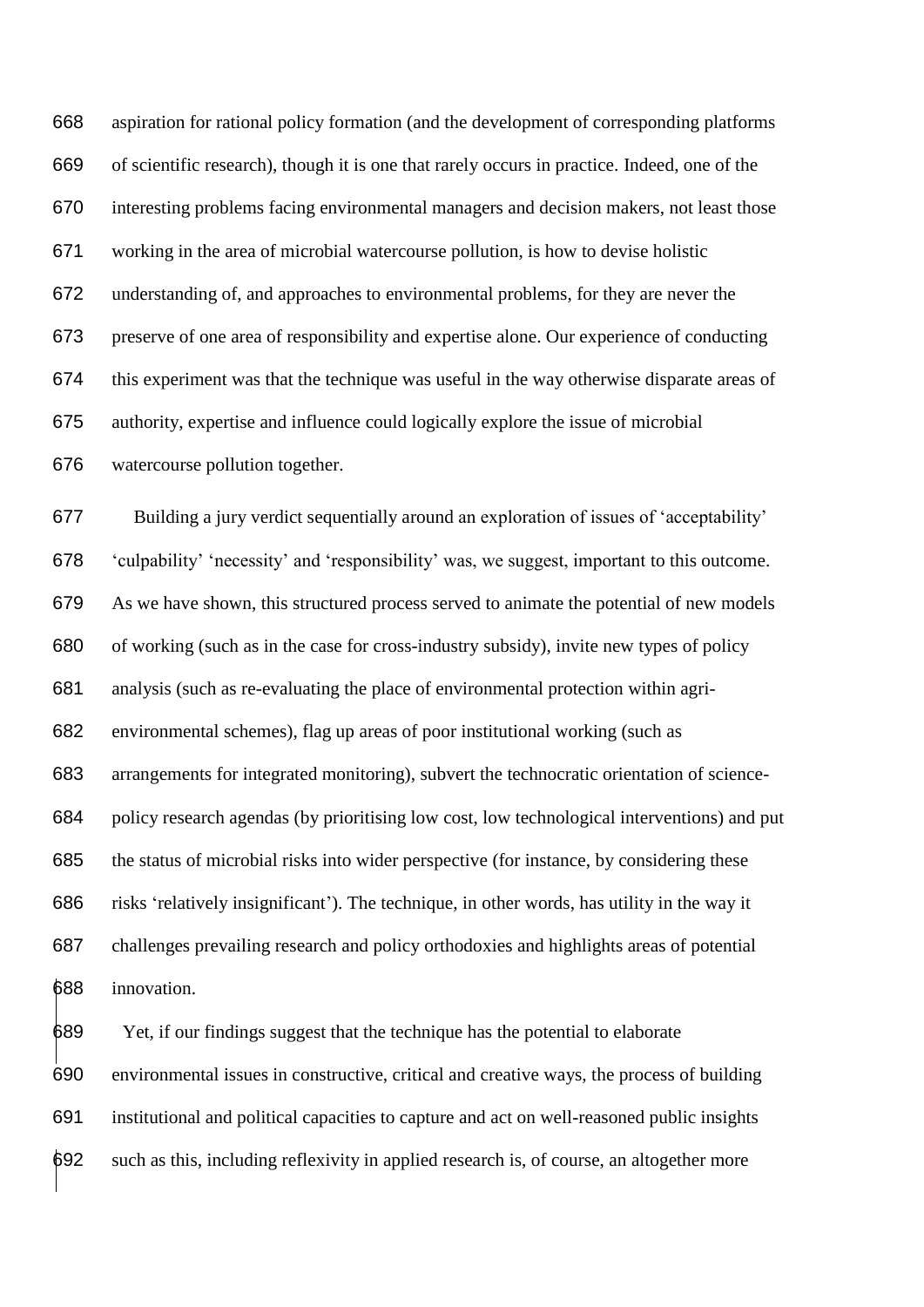vexed issue. . In this we recognise our citizens' jury had some degree of artificiality to it. The provenance of our experiment was in a programme of exploratory interdisciplinary research which coupled insightful results with diffuse, and generally informal, impacts. Although critical and practical exposition of the 'ideal' of deliberative democracy periodically serves to re-energise interest in the citizens' jury technique, policy makers and researchers are some distance from harnessing the potential of these process to help contextualise better the nature of science and policy priorities in a complex, if often silo- driven world of decision making. It seems time to view this technique as something more than methodological curiosity; a helpful if slightly unconventional appendage to the 'real stuff' of public engagement in decision making. **References** Alvarez-Farizo, B. and Hanley, N., 2006. Improving the process of valuing non-market benefits: combining citizens' juries with choice modelling. *Land Econ,* 82, 465–478 . Álvarez-Farizo, B., Hanley, N., Barberán R., and Lázaro, A. (2007) Choice modeling at the 'market stall': individual versus collective interest in environmental valuation, *Ecol. Econ.* 60, 743–751. Aldred, J., Jacobs, M., 2000. Citizens and wetlands: evaluating the Ely citizens` jury. *Ecological Economics,* 34, 217-232.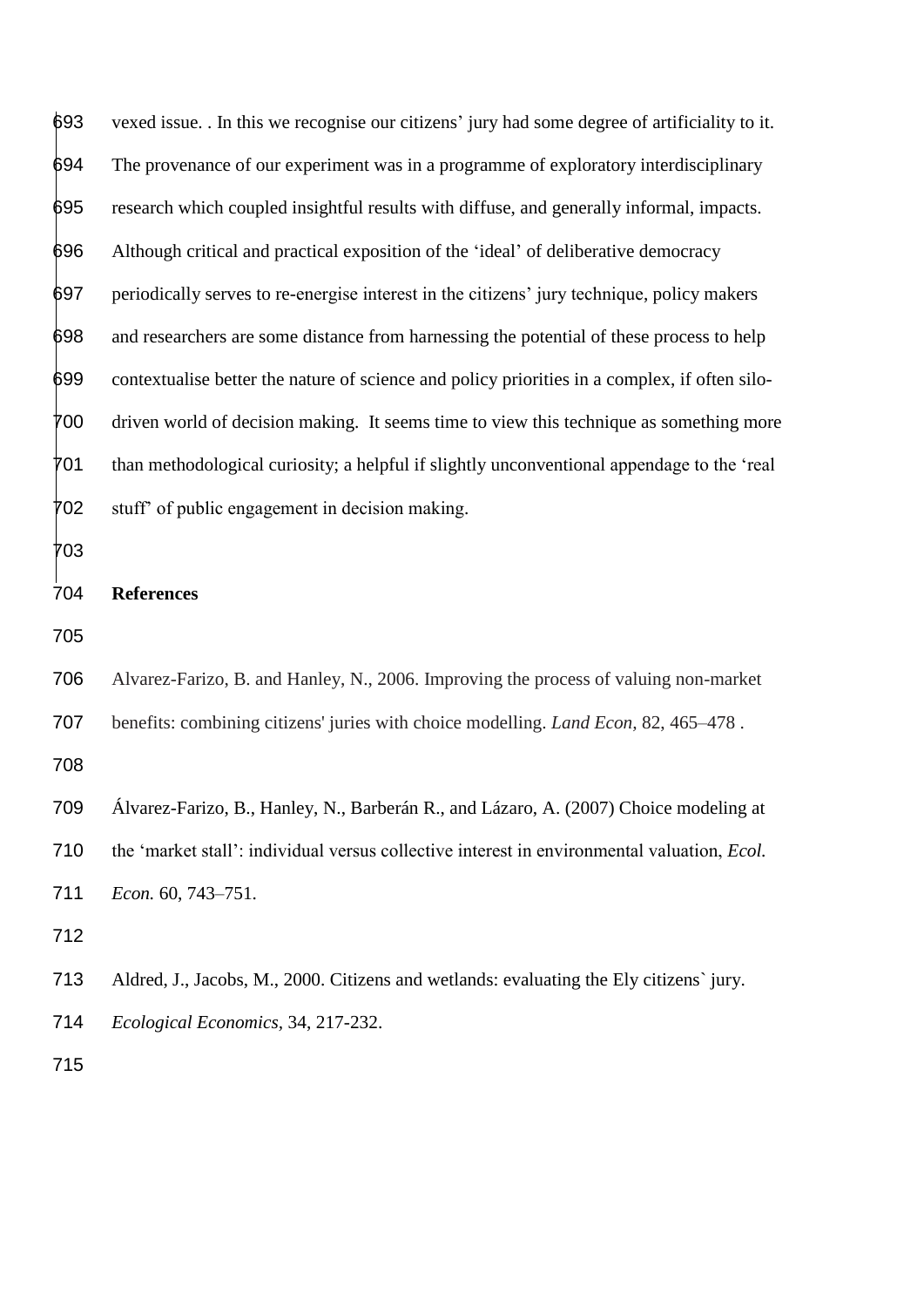- Armour, A. 1995. The Citizens' Jury model of public participation: a critical evaluation.
- *In:* O.Renn, T. Webler, and P. Widemann, P, eds. *Fairness and Competence in Citizen*
- *Participation.* Dordrecht: Kluwer, 175-188
- 
- Birk, C , Bonne, W., Borja, A., Brucet, S., Courrat, A., Poikane, S., Solimini, Avan de
- Bund, W., Zampoukas, N. and Hering, D. (2012). Three hundred ways to assess Europe's
- surface waters; an almost complete overview of biological methods to implement the
- Water Framework Directive. *Ecological Indicators*, 18, 31-41
- 
- Bloomfield, D., Collins K., Fry, C., Munton R., 2001. Deliberation and inclusion:
- vehicles for increasing trust in UK public governance? *Environment and Planning C:*
- *Government and Policy*. 19, 501 513
- 
- Bridge, J.W., Oliver, D. M., Chadwick, D., Godfray, H. C. J., Heathwaite, A. L., Kay, D.,
- Maheswaran, R., McGonigle, D. F., Nichols, G., Pickup, R., Porter, J., Wastling, J., and
- Banwart, S. A., 2010. Engaging with environmental science for public health benefits:
- waterborne pathogens and diseases in the developed world. *Bulletin of the World Health*
- *Organisation.* 88, 873-875.
- 
- Burgess, J. and Clark, J., 2007. Evaluating public and stakeholder engagement strategies
- in environmental governance. *In*: A.Peirez (ed.) *Interfaces between science and*
- *society*, London: Greenleaf Press, 225-252
- Carlos J. A. Campos, Simon Kershaw, Ron J. Lee, Owen C. Morgan and Kevin Hargin
- (2011) Rainfall and river flows are predictors for b-glucuronidase positive Escherichia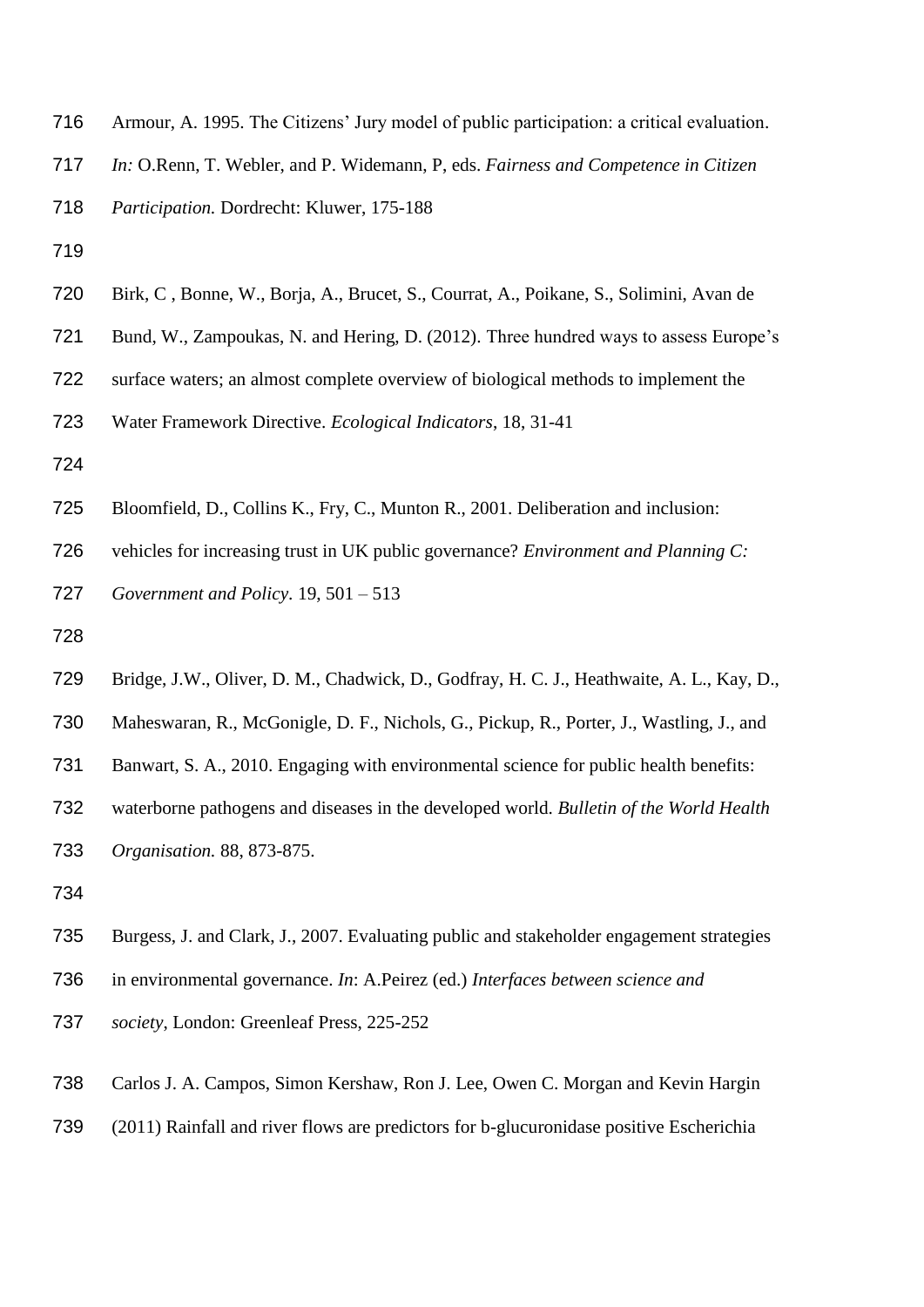| 740 | coli accumulation in mussels and Pacific oysters from the Dart Estuary (England) Journal  |  |  |
|-----|-------------------------------------------------------------------------------------------|--|--|
| 741 | of Water and Health, 9, 368-381                                                           |  |  |
| 742 |                                                                                           |  |  |
| 743 | Chadwick, D. R., Fish, R.D., Oliver, D.O., Heathwaite, A.L., Hodgson, C.J., Winter,       |  |  |
| 744 | M., 2008. Management of livestock and their manure to reduce the risk of microbial        |  |  |
| 745 | transfers to water - the case for an interdisciplinary approach. Trends in Food Sci.      |  |  |
| 746 | Tech. 19, 240-247.                                                                        |  |  |
| 747 |                                                                                           |  |  |
| 748 | Chilvers, J., 2007. Towards analytic-deliberative forms of risk governance in the UK?     |  |  |
| 749 | Reflections on learning in radioactive waste, Journal of Risk Research, 10, 197-222.      |  |  |
| 750 |                                                                                           |  |  |
| 751 | Corburn, J., 2007. Community knowledge in environmental health science: co                |  |  |
| 752 | producing policy expertise. Environmental Science and Policy. 10, 150-161                 |  |  |
| 753 |                                                                                           |  |  |
| 754 | Coote, A. & Lenhaglan, J., 1997. Citizens' Juries: From Theory to Practice. London:       |  |  |
| 755 | Institute of Public Policy Research.                                                      |  |  |
| 756 |                                                                                           |  |  |
| 757 | Crosby, N., 1995. Citizens Juries: One Solution for Difficult Environmental Questions. In |  |  |
| 758 | O. Renn, T. Webler and P. Wiedemann (Eds), Fairness and Competence in Citizen             |  |  |
| 759 | Participation, pp. 157-174. London: Kluwer Academic Publishers                            |  |  |
| 760 |                                                                                           |  |  |
| 761 | Defra, 2010. Payments for ecosystem services: A short introduction London: Defra          |  |  |
| 762 |                                                                                           |  |  |
| 763 | Edge, T.A., El-Shaarawi, A., gannon, V., Jokinen, C., Kent, R., Khan, IUH, Koning, W.,    |  |  |
| 764 | Lapen, D., Miller, J., Neumann, N., Phillips, R., Robertson, W., Schreier, H., Scott, A., |  |  |
|     |                                                                                           |  |  |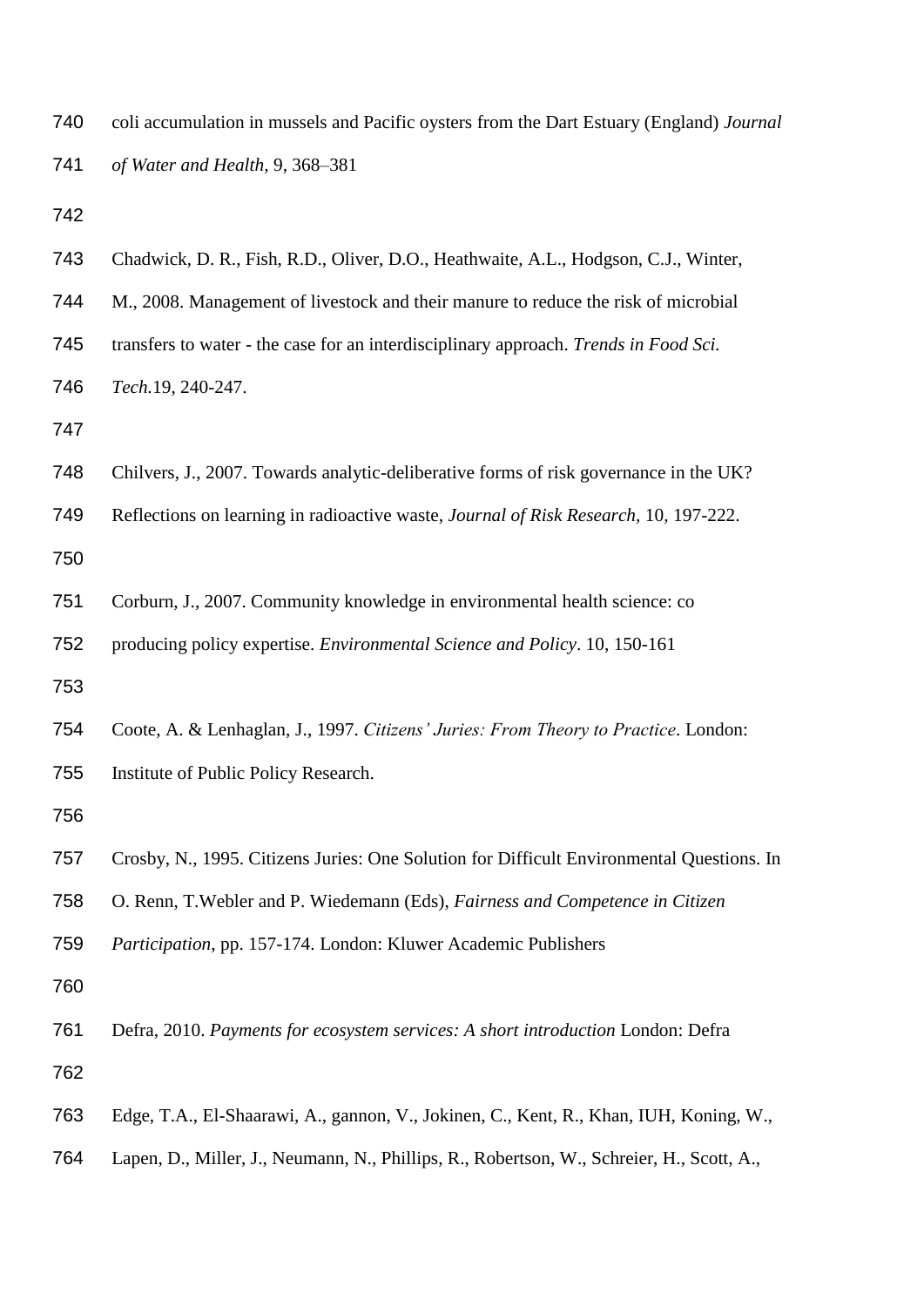- Shtepani, I., Topp, E., Wilkes, G., van Bochove, E., 2012. Investigation of an Escherichia
- coli environmental benchmark fir waterborne pathogens in agricultural watersheds in
- Canada. *Journal of Environmental Quality*, 41, 21-30
- 
- FSA, 2000. *FSA Citizens' Jury: Should GM Food Be Available To Buy In The UK?*
- Final Report. London: Food Standards Agency
- 
- Graczyk, T. K., Sunderland, D., Tamang, L., Lucy, F. E. and Breysse, P. N., 2007.
- Bather density and levels of *Cryptosporidium*, *Giardia*, and pathogenic microsporidian
- spores in recreational bathing water. *Parisitology Research*, 101, 1729-1731.
- 
- Gregory, R., Failing, L., Ohlson, D., and McDaniels, T. L. 2006. Some pitfalls of an
- overemphasis on science in environmental risk management decisions. *Journal of Risk Research*, 9, 717-735.
- 
- Heaton, J. C. and Jones, K., 2008. Microbial contamination of fruit and vegetables
- and the behaviour of enteropathogens in the phyllosphere: a review. *Journal of Applied*
- *Microbiology*. 104, 613-626.
- 
- Hodgson, C. J., Bulmer, N., Chadwick, D. R., Oliver, D. M., Heathwaite, A. L., Fish, R.
- D. and Winter, M. 2009. Establishing relative release kinetics of faecal indicator
- organisms from different faecal matrices. *Letters in Applied Microbiology,* 49, 124-130.
- 
- Irwin, A., 1995. *Citizen Science: A Study of People, Expertise and Sustainable*
- *Development.* London: Routledge.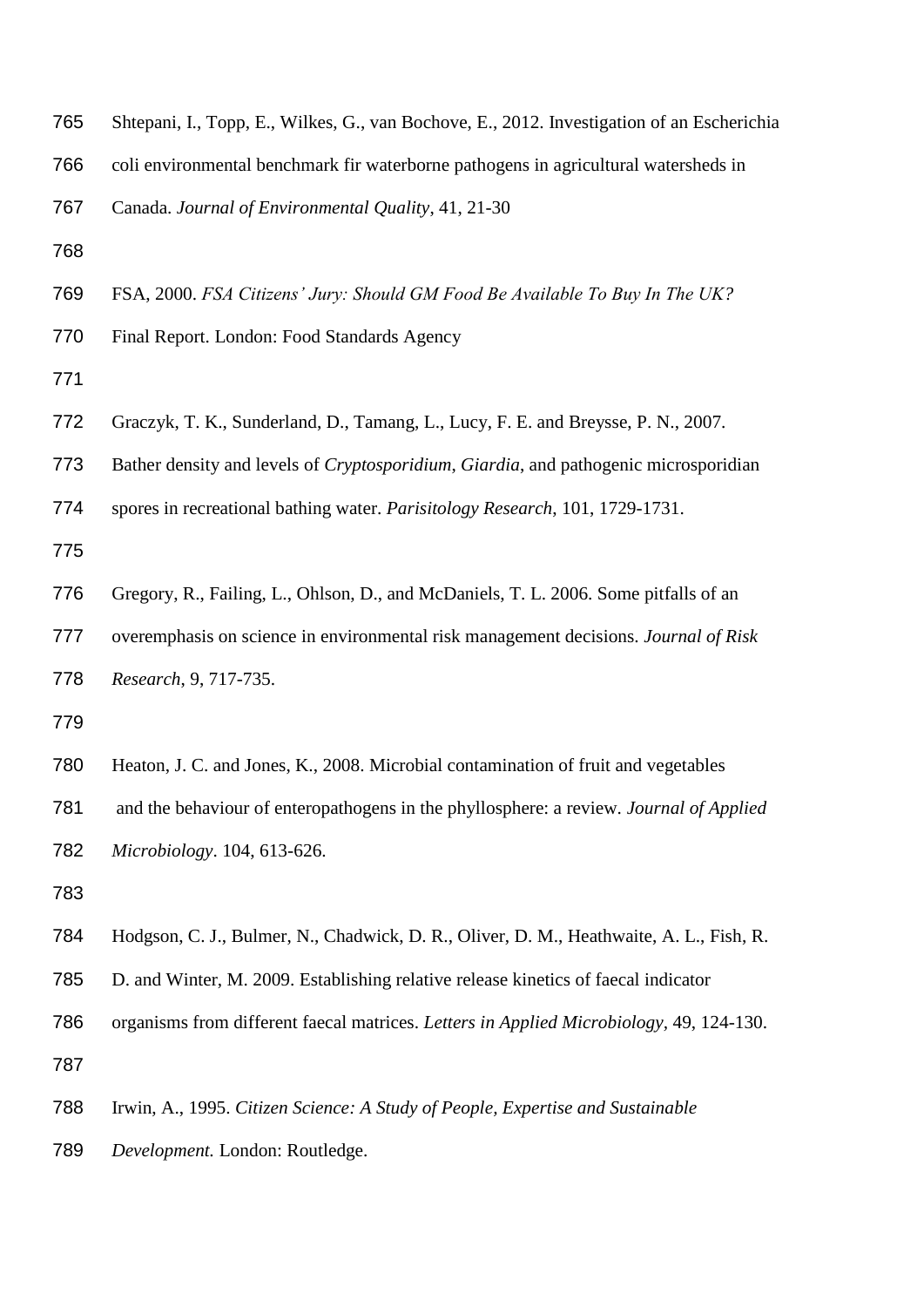- Jones, D. L., 1999. Potential health risks associated with the persistence of
- *Escherichia coli* O157 in agricultural environments. *Soil Use and Management*. 15, 76-83.
- 
- Kay, D., Edwards, A. C., Ferrier, R. C., Francis, C., Kay, C., Rushby, L., Watkins, J.,
- McDonald, A. T., Wyer, M., Crowther, J. and Wilkinson, J., 2007. Catchment
- microbial dynamics: the emergence of a research agenda. *Progress in Physical Geography*. 31, 59-76.
- 
- Kenyon, W. and Nevin, C., 2001. The use of economic and participatory approaches
- to assess forest development: a case study in the Ettrick Valley. *Forest Policy and*
- *Economics.* 3, 69-80
- 
- Kenyon, W., Hanley, N., and Nevin, C.**,** 2001. Citizens' juries: an aid to environmental valuation? *Environment and Planning C*, 19, 557-566.
- 
- Kenyon, W., Nevin, C., and Hanley, N., 2003. Enhancing Environmental Decision
- making using Citizens' Juries. *Local Environment*, 8, 221-232.
- 
- Kenyon, W., 2005. Critical Review of Citizens' Juries: How Useful are they in
- Facilitating Public Participation in the EU Water Framework Directive? *Journal of*
- *Environmental Planning and Management.* 3, 431-443.
-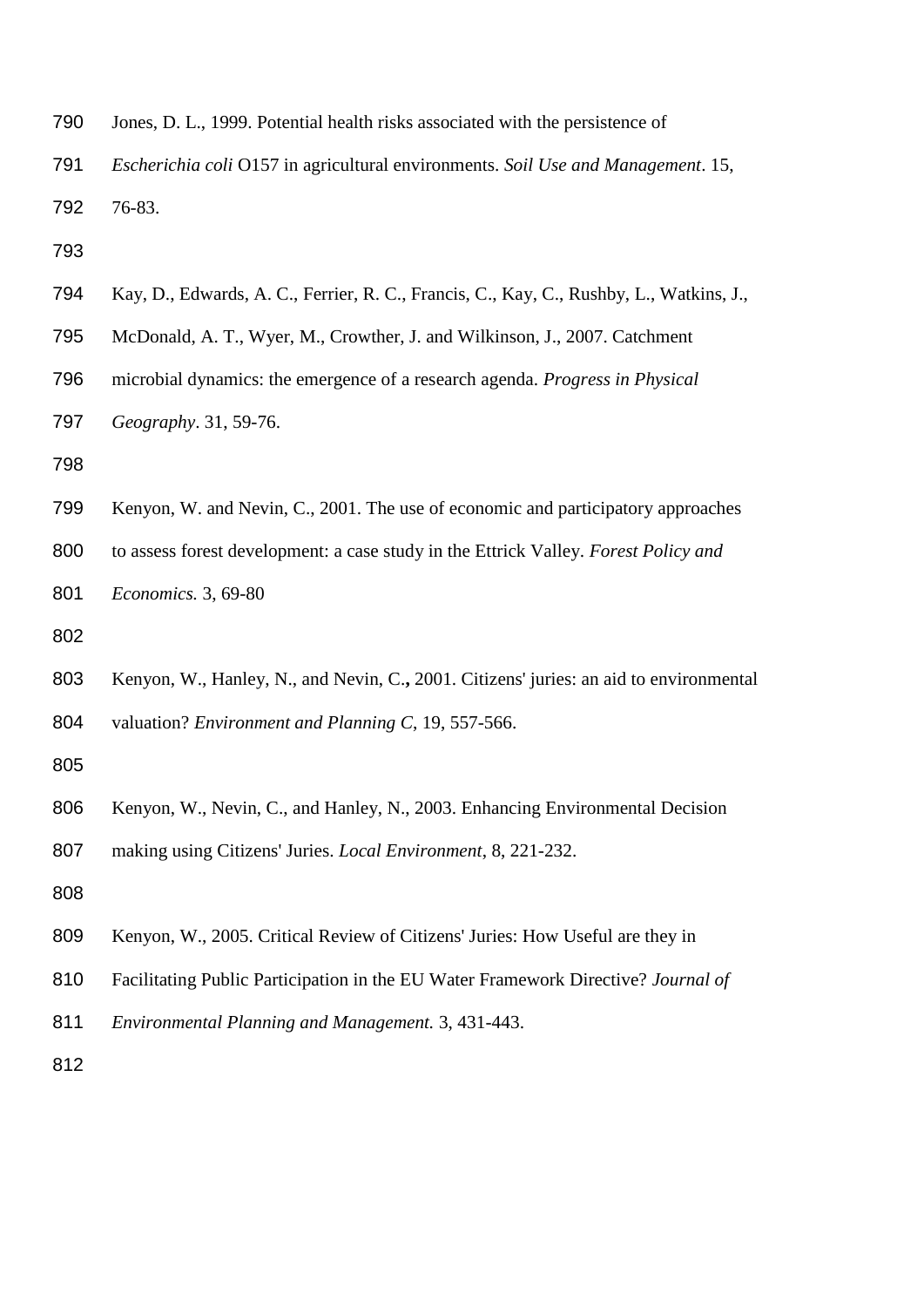- 813 Niemeyer, S., & Spash, C. L. 2001. Environmental valuation analysis, public deliberation,
- and their pragmatic syntheses: a critical appraisal. *Environment and Planning C-*

*Government and Policy,* 19(4), 567-585.

- 
- 817 Muirhead R.W. & Monaghan R.M. (2012). A two reservoir model to predict Escherichia
- coli losses to water from pastures grazed by dairy cows, *Environment International* 40, 8-
- 14.
- 
- Ogden, I. D., Hepburn, N. F., MacRae, M., Strachan, N. J. C., Fenlon, D. R., Rusbridge,
- S. M., and Pennington, T. H., 2002. Long-term survival of *Escherichia*
- *coli* O157 on pasture following an outbreak associated with sheep at a scout camp.
- *Letters in Applied Microbiology,* 34, 100-104.
- 
- Rauschmayer, F and Wittmer, H., 2004. Evaluating deliberative and analytical methods
- for the resolution of environmental conflicts *Land Use Policy,* 23,108-122
- 
- 829 Reed, M.S., 2008. Stakeholder participation for environmental management: a literature
- review. *Biological Conservation,* 141, 2417e2431.
- 
- Oliver, D. M., Fish, R. D., Hodgson, C. J., Heathwaite, A. L., Chadwick, D. R. and
- 833 Winter, M. 2009. A cross-disciplinary toolkit to assess the risk of faecal indicator loss
- from grassland farm systems to surface waters. *Agriculture, Ecosystems and*
- *Environment*, 129, 401-412.
-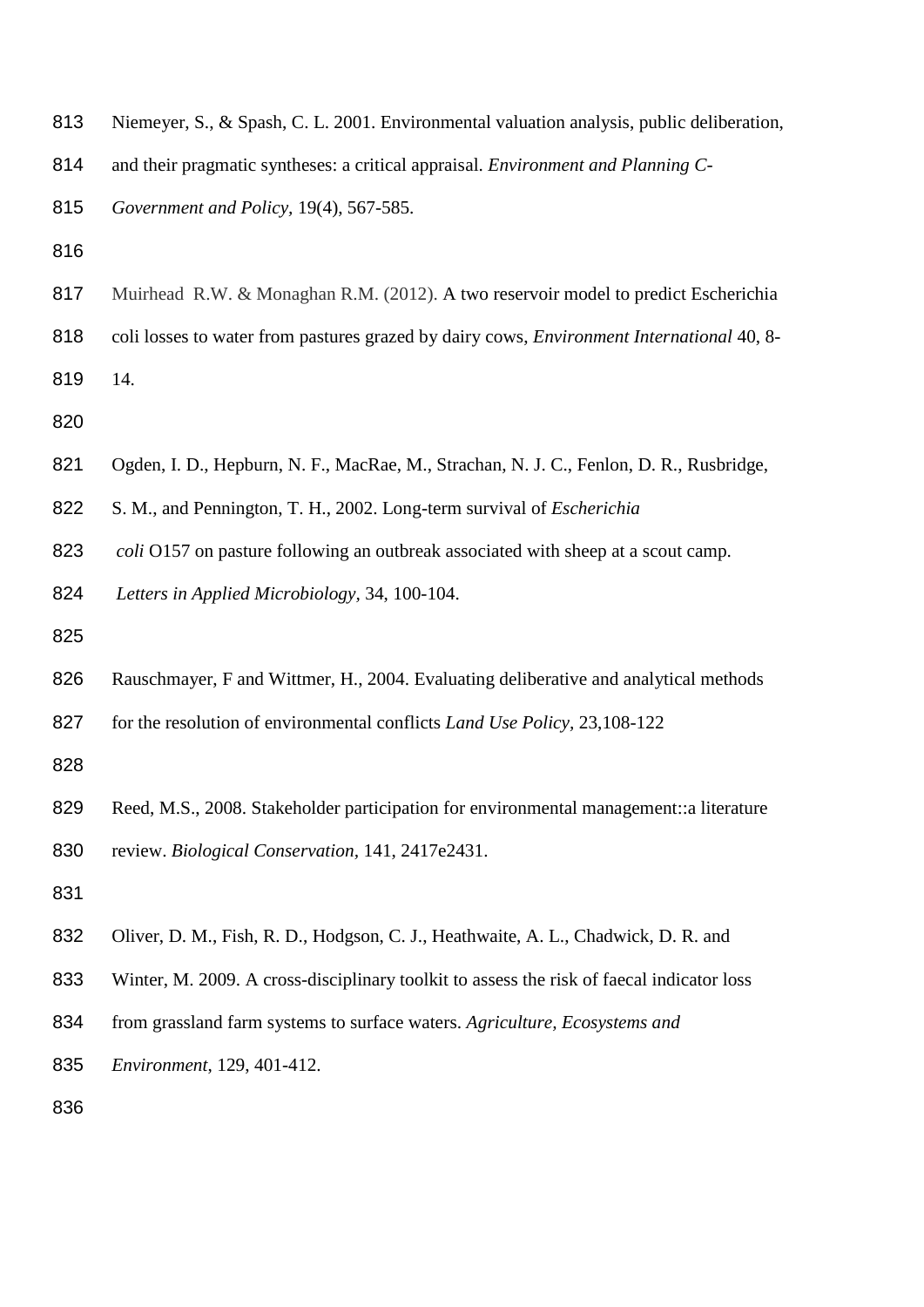- Oliver, D. M., Heathwaite, A. L., and Haygarth, P. M., 2010b. A 'culture' change in
- catchment microbiology? *Hydrological Processes*, 24, 2973-2976.
- 
- 840 Oliver, D. M., Heathwaite, A. L., Hodgson, C. J. and Chadwick, D. R., 2007. Mitigation
- and current management attempts to limit pathogen survival and movement in farmed
- grasslands. *Adv. Agron*. 93, 95-152.
- 
- 844 Oliver, D. M., Page, T., Heathwaite, A. L., Hodgson, C. J., Chadwick, D. R., Fish, R. D.,
- Winter, M. 2010a. Development and testing of a risk indexing framework to determine
- field-scale critical source areas of faecal bacteria on grassland. *Environmental Modelling*
- *and Software,* 25, 503-512.
- 
- Petts, J., 2001. Evaluating the Effectiveness of Deliberative Processes: Waste
- Management Case-studies. *Journal of Environmental Planning and Management*. 44,
- 207-226
- 
- Pielke, R.S., 2007. *The Honest Broker: Making Sense of Science in Policy and Politics*
- Cambridge: Cambridge University Press.
- 
- PSP, 2006. *Articulating public values in environmental policy development. Report*
- *on the Citizens' Jury on Air Quality for the Department for the Environment, Food*
- *and Rural Affairs*. London: People, Science and Policy.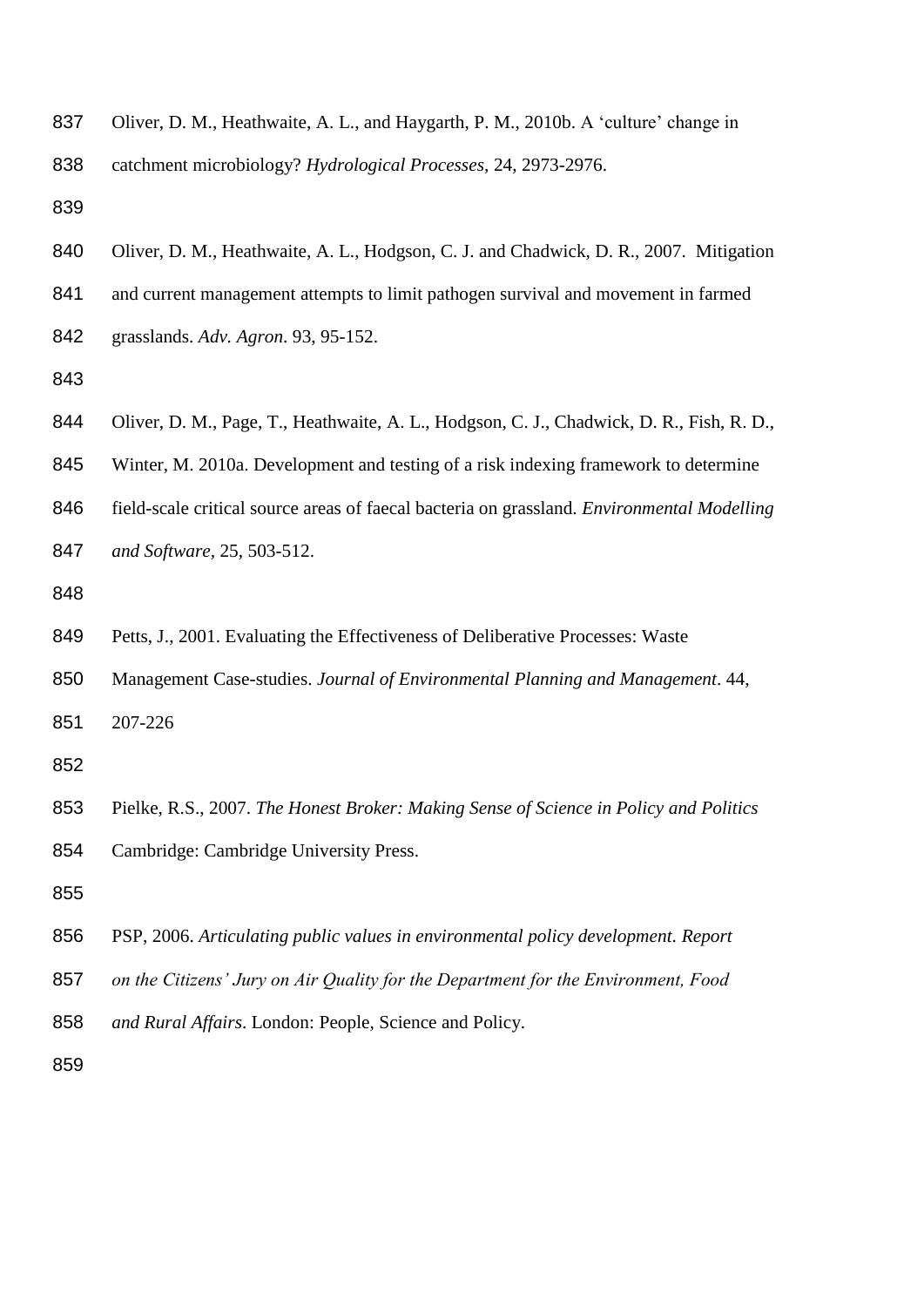- Reischer, G. H. Kollanur D., Vierheilig J., Wehrspaun, C., Mach, R.L Sommer, R.
- 861 Stadler, H. and Farnleitner, A.H. Hypothesis-Driven Approach for the Identification of
- Fecal Pollution Sources in Water Resources *Environ. Sci. Technol.*, 2011, 45, 4038–4045

- Schets, F. M., van den Berg, H. H. J. L., Engels, G. B., Lodder, W. J. and Husman, A.
- M. D. R., 2007. *Cryptosporidium* and *Giardia* in commercial and non-commercial
- oysters (*Crassostrea gigas*) and water from the Oosterschelde, the Netherlands.

*International Journal of Food Microbiology*. 113, 189-194.

- 
- Selfa, T, Fish, R. And Winter, M., 2010. Farming livelihoods and landscapes: tensions in
- rural development and environmental regulation *Landscape Research,* 35, 595 612
- 
- Stidson, RT, Gray, CA, and McPhail, C. 2011. Development and use of modelling
- techniques for real-time bathing water quality predictions. *Water & Environment Journal*,
- 26, 7-18
- Strachan, NJC, Hunter, CJ, Jones, CDR, Wilson, RS, Ethelberg, S, Cross, P, Williams,
- AP, MacRitchie, L, Rotariu, O, Chadwick D. 2011. The relationship between lay and
- 878 technical views of Escherichia coli O157 risk. Phil Trans Ro Soc B. 366, 1999-2009.
- Smith, G., and Wales, C., 1999. [The theory and practice of citizens' juries.](http://eprints.soton.ac.uk/34530/) *Politics and Policy*, 27, (3), 295-308
- 
- Smith, G., and Wales, C., 2000. [Citizens' juries and deliberative democracy.](http://eprints.soton.ac.uk/34087/) *Political*
- *Studies*, 48, (1), 51-65.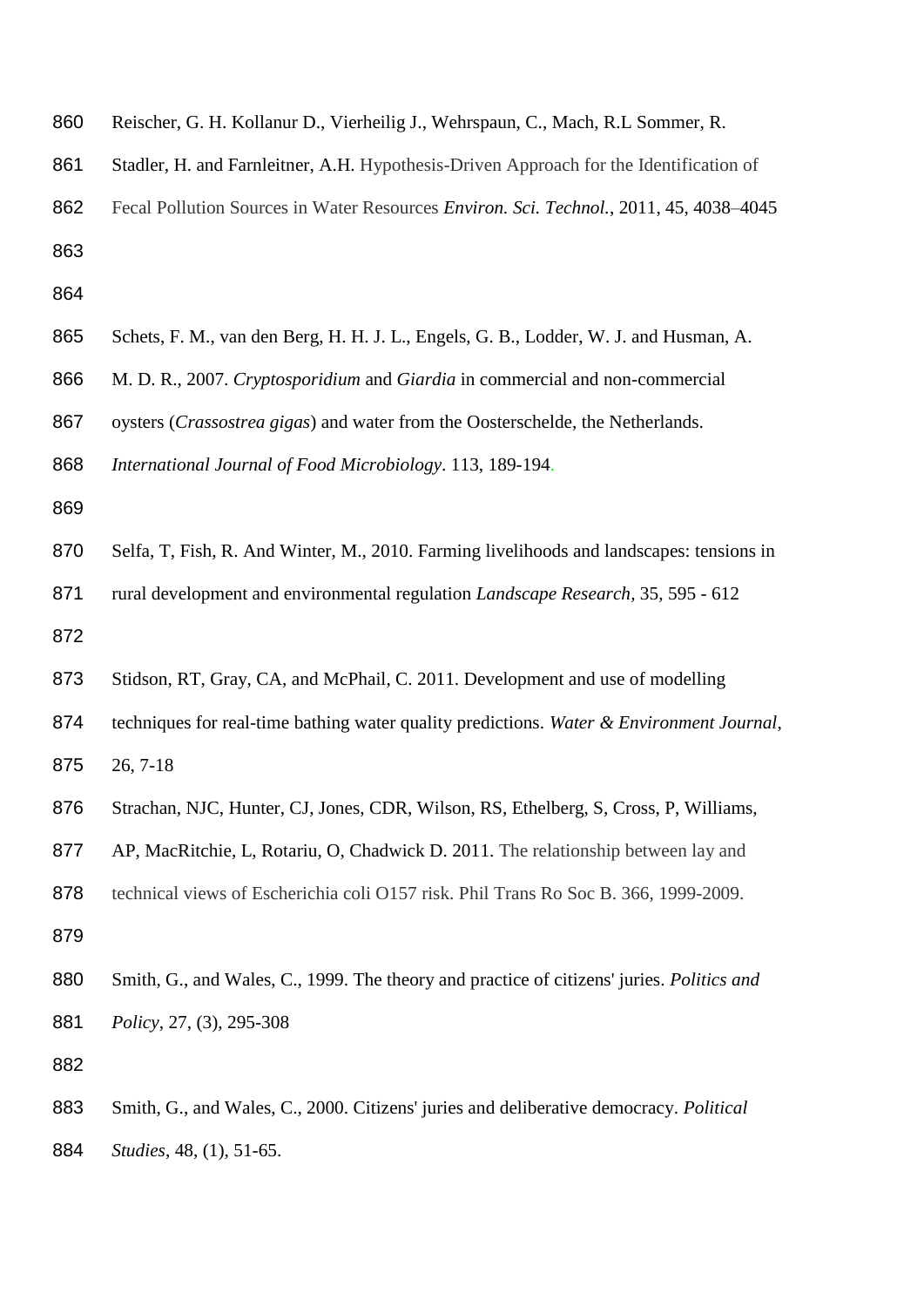- Smith, G. 2003. *Deliberative Democracy and the Environment* London: Routledge
- Smith, K. A., Brewer, A. J., Crabb, J., and Dauven, A., 2001. A survey of the
- production and use of animal manures in England and Wales III. cattle manures. *Soil*
- *Use and Management*. 17, 77-87.
- 
- Stapleton, C. M., Wyer, M. D., Kay, D., Crowther, J., McDonald, A. T., Walters, M.,
- Gawler, A. and Hindle, T., 2007. Microbial source tracking: a forensic technique for
- microbial source identification? *Journal of Environmental Monitoring*, 9, 427-439.
- 
- Vinten, A.J.A, Potts, J.M., Avery, L., Strachan, N.J.C., 2009. Microbial pollution of water
- by livestock: approaches to risk assessment and mitigation. *Animal*, 3, 744-752.
- 
- Veasey, K (2004) *Citizens' Jury Handbook (Update and Revised)*. Minneapolis: the
- Jefferson Centre:
- 
- Ward, H., Norval,A, Landman, T. and Pretty, J.. 2003. Open Citizens' Juries and the
- Politics of Sustainability *Political Studies:* 51, 282–299
- 
- Winter, M., Oliver, D. M., Fish, R., Heathwaite, A. L., Chadwick, D. R and Hodgson, C.
- J., 2011. Catchments, subcatchments and private spaces: scale and process in managing
- microbial pollution from source to sea. *Environmental Science and Policy,* 14, 315-326
-